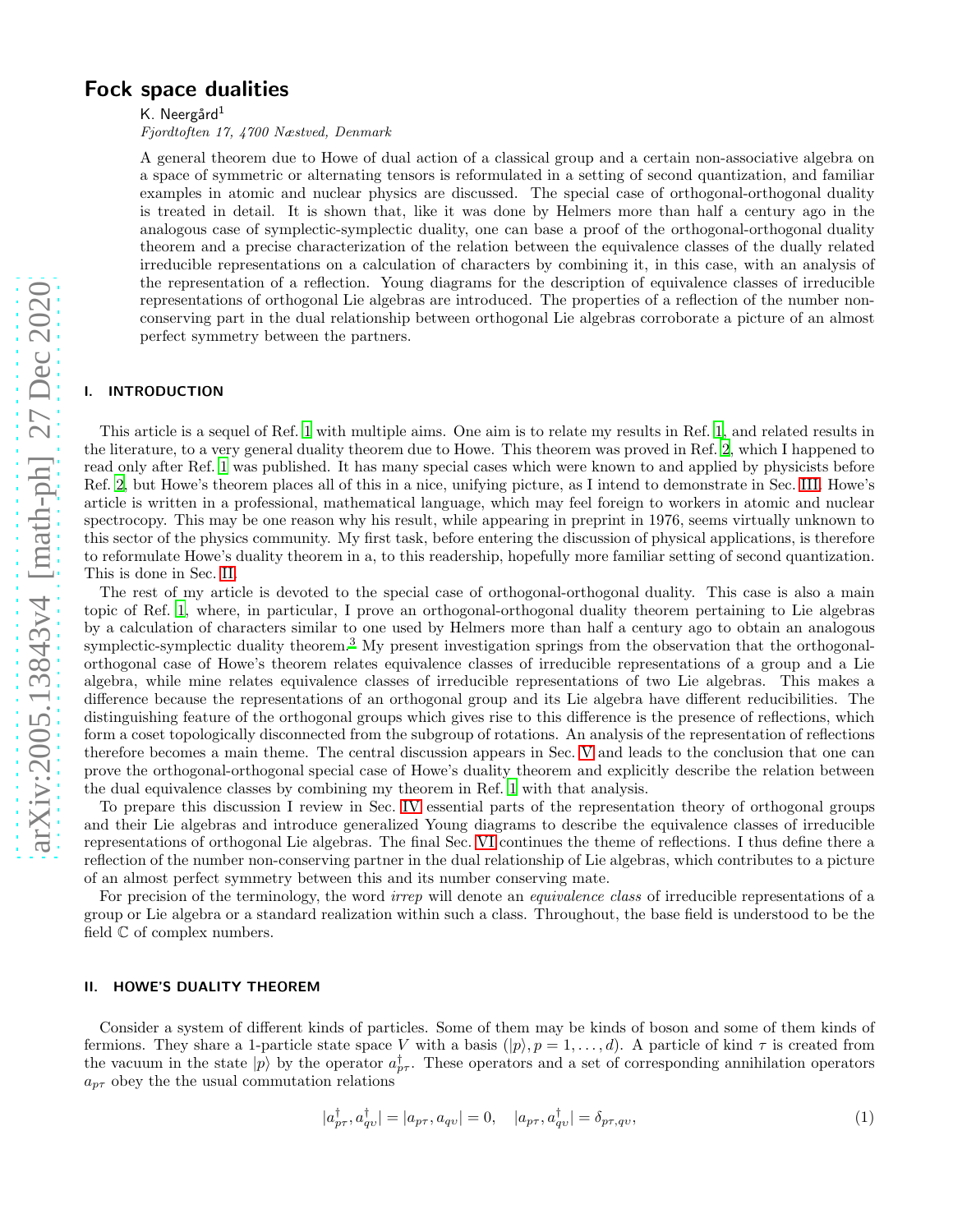where  $|\cdot, \cdot|$  denotes the anticommutator  $\{\cdot, \cdot\}$  when both  $\tau$  and  $\upsilon$  are kinds of fermions and otherwise the commutator [ $\cdot$ ,  $\cdot$ ]. Any change of the basis  $(|p\rangle, p = 1, \ldots, d)$  is required to preserve the commutation relations [\(1\)](#page-0-1). Despite the notation,  $a_{p\tau}^{\dagger}$  and  $a_{p\tau}$  are not assumed Hermitian conjugates. No Hermitian inner product is defined, indeed, on the state space. I call the span A of the set of operators  $a_{p\tau}^{\dagger}$  and  $a_{p\tau}$  the space of field operators.

A classical group G is supposed to act on V. The classical groups are: the general linear group  $GL(d)$ , the orthogonal group  $O(d)$ , and the symplectic group  $Sp(d)$ . Each of them is a group of linear transformations g of V. The matrix elements of  $g \in G$  in the basis  $(|p\rangle, p = 1, \ldots, d)$  are denoted by  $\langle p|g|q\rangle$ . There is an induced representation of G on the associative algebra  $\mathfrak A$  generated by the field operators. This representation is such that  $g \in G$  acts distributively on any product of elements  $x \in \mathfrak{A}$ , so the action of g on x may be written conveniently as a formal similarity map  $x \mapsto gxg^{-1}$ . In particular  $1 \in \mathfrak{A}$  is G invariant. The action of g on field operators preserves the commutation relations [\(1\)](#page-0-1). Dependent on the kind  $\tau$  of particle it may be either cogredient,

$$
ga_{p\tau}^{\dagger}g^{-1} = \sum_{q} a_{q\tau}^{\dagger} \langle q|g|p\rangle, \quad ga_{p\tau}g^{-1} = \sum_{q} \langle p|g^{-1}|q\rangle a_{q\tau},\tag{2}
$$

or contragredient,

$$
ga_{p\tau}^{\dagger}g^{-1} = \sum_{q} \langle p|g^{-1}|q\rangle a_{q\tau}^{\dagger}, \quad ga_{p\tau}g^{-1} = \sum_{q} a_{q\tau} \langle q|g|p\rangle. \tag{3}
$$

The set of particle kinds with cogredient G action is denoted by K and the set with contragredient G action by  $K^*$ . Both sets are finite.

The general linear group  $GL(d)$  consists of all invertible linear transformations of V, while the subgroups  $O(d)$  and  $Sp(d)$  are defined by the conservation of a non-singular, bilinear form b on V,

$$
\sum_{rs} \langle b|rs \rangle \langle r|g|p \rangle \langle s|g|q \rangle = \langle b|pq \rangle \quad \forall g \in G.
$$
\n(4)

The bilinear form b is symmetric and skew symmetric, respectively, in the cases of  $O(d)$  and  $Sp(d)$ . It follows that in the case of  $Sp(d)$ , the dimension d is even. A dual bilinear form  $b^*$  is defined by

$$
\sum_{r} \langle b|pr \rangle \langle qr|b^* \rangle = \delta_{pq}.\tag{5}
$$

It has the same symmetry as b and satisfies

$$
\sum_{rs} \langle p|g|r\rangle \langle q|g|s\rangle \langle rs|b^*\rangle = \langle pq|b^*\rangle \quad \forall g \in G.
$$
\n
$$
(6)
$$

A dual basis  $(|p^*\rangle, p = 1, \ldots, d)$  for V may be defined by

<span id="page-1-0"></span>
$$
\langle b|pq^*\rangle = \delta_{pq}.\tag{7}
$$

If G acts cogrediently in the basis  $(|p\rangle, p = 1, \ldots, d)$  it acts contragrediently in the basis  $(|p^*\rangle, p = 1, \ldots, d)$  and vice versa. For  $G = O(d)$  or  $Sp(d)$  there is therefore no need of a distinction between co- and contragredient action, so one can set  $K^* = \emptyset$ .

The product  $|\cdot,\cdot|$  can be extended to the set

$$
\bar{\mathfrak{h}} = \text{span}\{ ab \mid a, b \in A \},\tag{8}
$$

which, by the commutation relations [\(1\)](#page-0-1), includes the numbers. I thus set  $|ab, cd| = [ab, cd]$  when either both a and b or both c and d are boson field operators or both of them are fermion field operators, and  $|ab, cd| = {ab, cd}$  when both ab and cd are products of one boson field operator and one fermion field operator. One can check that this defines  $|\cdot|$  unambiguously as a bilinear product on  $\mathfrak h$  and that  $\mathfrak h$  is closed under the action of  $|\cdot|$ . In particular  $|h_1, h_2| = [h_1, h_2] = 0$  when any one of  $h_1, h_2 \in \mathfrak{h}$  is a number. The algebra  $(\mathfrak{h}, |\cdot, \cdot|)$  is almost a Lie algebra. In Ref. [2](#page-13-1), Howe calls the subalgebra  $(h, \cdot, \cdot)$  to be defined in a moment a graded Lie algebra, referring to a grading modulo 2 where numbers and products of two boson field operators or two fermion field operators have grade 0 and products of a boson field operator and a fermion field operator have grade 1. In the terminology of Jacobson,<sup>[4](#page-13-3)</sup>  $(\bar{\mathfrak{h}}, \bar{\mathfrak{h}}, \cdot)$  is a weakly closed subset of the associative algebra  $\mathfrak{A}$ . The set  $\bar{\mathfrak{h}}$  has a subset

$$
\mathfrak{h} = \text{span}\{|a, b| \mid a, b \in A\},\tag{9}
$$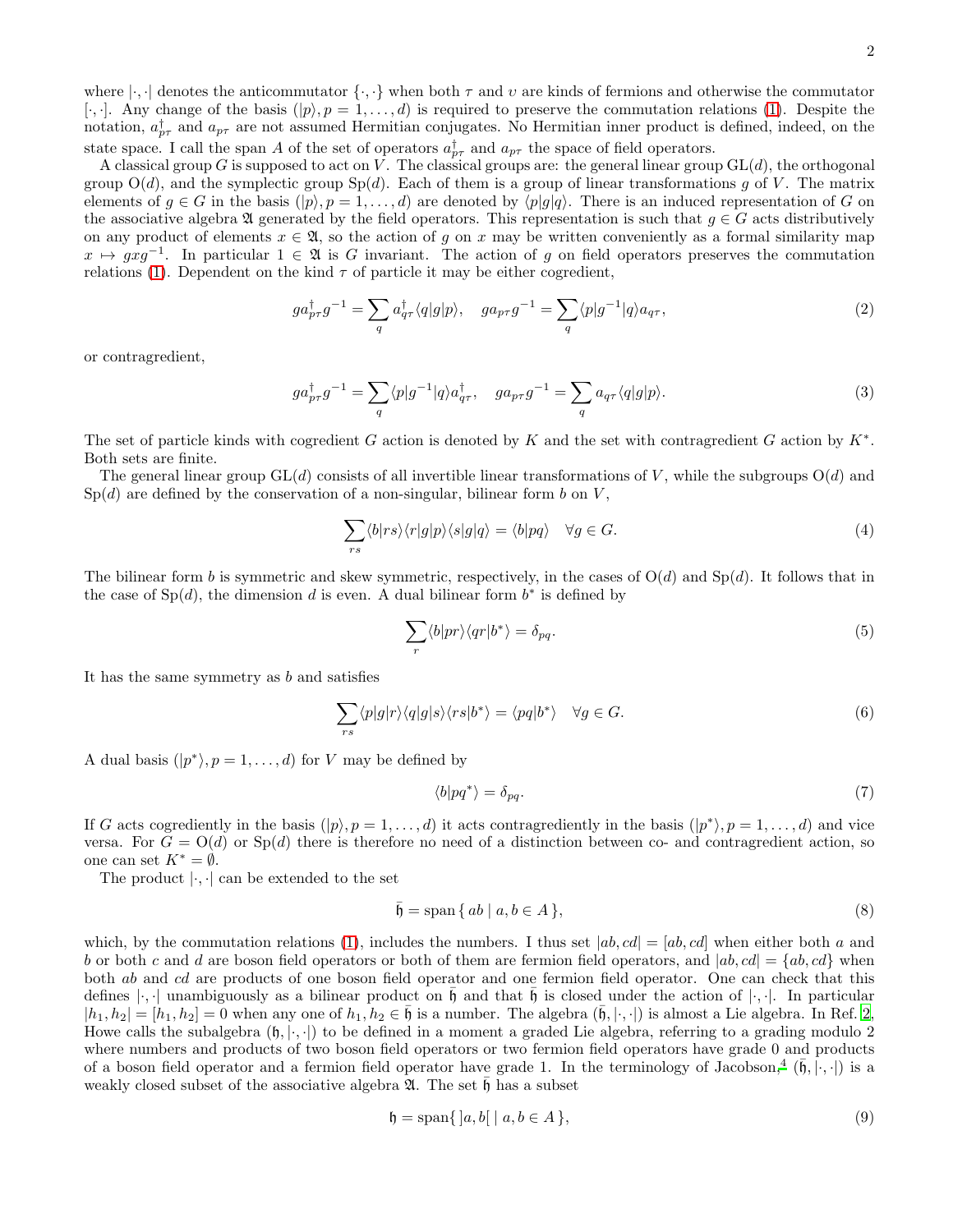where the bilinear product  $|\cdot, \cdot|$  is the exact opposite of the product  $|\cdot, \cdot|$  in the sense that  $|a, b| = \{a, b\}$  when either a or b is a boson field operator, and  $[a, b] = [a, b]$  when both of them are fermion field operators. One can check that  $(\mathfrak{h}, \langle \cdot, \cdot \rangle)$  is a subalgebra of  $(\mathfrak{h}, \langle \cdot, \cdot \rangle)$ . One can define also its pointwise G invariant subset

<span id="page-2-1"></span>
$$
\mathfrak{h}^G = \{ h \in \mathfrak{h} \mid ghg^{-1} = h \quad \forall g \in G \}. \tag{10}
$$

The algebra  $(\mathfrak{h}^G, |\cdot, \cdot|)$  is a subalgebra of  $(\mathfrak{h}, |\cdot, \cdot|)$  because the map  $x \mapsto gxg^{-1}$  preserves relations expressed by the product |·, ·|.

Finally, the Fock space  $\Phi$  is defined by

$$
\Phi = \mathfrak{A}|\rangle = \mathfrak{A}^\dagger|\rangle\tag{11}
$$

in terms of the vacuum state  $\vert$ ). Here  $\mathfrak{A}^{\dagger}$  denotes the subalgebra of  $\mathfrak A$  generated by 1 and the creation operators. An action of G on  $\Phi$  is defined by taking literally the formal similarity map  $x \mapsto gxg^{-1}$  and assuming that the vacuum is G invariant,

$$
g|\rangle = |\rangle \quad \forall g \in G. \tag{12}
$$

Clearly,  $\Phi$  and  $\mathfrak{A}^{\dagger}$  are isomorphic as vector spaces, so the action of  $\mathfrak{A}$  on  $\Phi$  can be seen equivalently as an action on A † . So one avoids introducing the space Φ. This point of view is taken in Ref. [2.](#page-13-1)

Given these preliminaries, Howe's duality theorem (Theorem 8 of Ref. [2](#page-13-1)) can be formulated as follows.

<span id="page-2-4"></span>**Theorem 1** (Howe). The Fock space  $\Phi$  has a decomposition

<span id="page-2-5"></span>
$$
\Phi = \bigoplus_{\lambda} X_{\lambda} \otimes \Psi_{\lambda},\tag{13}
$$

where the group G and the algebra  $(\mathfrak{h}^G, \langle \cdot, \cdot \rangle)$  act on  $\Phi$  in such a way that each space  $X_\lambda$  carries an irreducible representation of G, and each space  $\Psi_\lambda$  carries an irreducible representation of  $(\mathfrak{h}^G, |\cdot, \cdot|)$ . For  $\lambda \neq \mu$ , the representations of G on  $X_\lambda$  and  $X_\mu$  are inequivalent, and the representations of  $(\mathfrak{h}^G, |\cdot, \cdot|)$  on  $\Psi_\lambda$  and  $\Psi_\mu$  are inequivalent. The spaces  $X_{\lambda}$  have finite dimensions.

Remark. In the formulation of the theorem in Ref. [2,](#page-13-1)  $\mathfrak{h}^G$  is defined as the set of elements in  $(\mathfrak{h}, \lvert \cdot, \cdot \rvert)$  which commute with every elements of an image of G's Lie algebra. There are cases where this set is larger than the set  $(10)$ ; see my discussion in Ref. [1](#page-13-0) of the case of fermions and  $G = O(2)$ . The formulation above corresponds to the proof in Ref. [2](#page-13-1), which is based on the so-called double commutant theorem and invariant theory.<sup>[5](#page-13-4)</sup>

Howe's theorem is seen to establish a 1–1 relation between the irreps carried by  $X_{\lambda}$  and  $\Psi_{\lambda}$ , but it does not specify this relation. More specific results in this respect appear in a later extensive treatise by Howe<sup>[6](#page-13-5)</sup> and also elsewhere in the literature. This is discussed in Sec. [III.](#page-2-0) The structure of  $\mathfrak{h}^G$  is determined in Ref. [2](#page-13-1) for each of the three classical groups G. The result can be summarized as follows.

 $\mathfrak{h}^{\mathrm{GL}(d)}$  is spanned by the operators

<span id="page-2-2"></span>
$$
\sum_{p} \left| a_{p\tau}^{\dagger}, a_{p\upsilon} \right|, \quad (\tau, \upsilon) \in K \times K \cup K^* \times K^*, \qquad \sum_{p} \left| a_{p\tau}^{\dagger}, a_{p\upsilon}^{\dagger} \right|, \quad \sum_{p} \left| a_{p\tau}, a_{p\upsilon} \right|, \quad (\tau, \upsilon) \in K \times K^*.
$$
 (14)

 $\mathfrak{h}^{\mathrm{O}(d)}$  and  $\mathfrak{h}^{\mathrm{Sp}(d)}$  are spanned by the operators

<span id="page-2-3"></span>
$$
\sum_{p} |a_{p\tau}^{\dagger}, a_{p\upsilon}|, \quad \sum_{pq} |a_{p\tau}^{\dagger}, a_{q\upsilon}^{\dagger}| \langle pq|b^{*} \rangle, \quad \sum_{pq} \langle b|pq \rangle |a_{q\tau}, a_{p\upsilon}|, \quad (\tau, \upsilon) \in K \times K. \tag{15}
$$

The operators [\(14\)](#page-2-2) and [\(15\)](#page-2-3) with products of two creation or two annihilation operators are not linearly independent. By the symmetry of  $\lbrack \cdot,\cdot\rbrack$ , possibly combined with that of b, they are either symmetric or skew symmetric in  $\tau$  and  $v$ . In particular  $\tau = v$  is prohibited in the case of skew symmetry.

### <span id="page-2-0"></span>III. EXAMPLES IN PHYSICS

Several special cases of Theorem [1](#page-2-4) were known in physics before Ref. [2.](#page-13-1) They concern systems which are either purely bosonic or purely fermionic so that  $\mathfrak{h}^G$  is a Lie algebra. Also, they do not involve contragredient actions of  $GL(d)$ , so from now on, I set  $K^* = \emptyset$  and define  $k = |K|$ .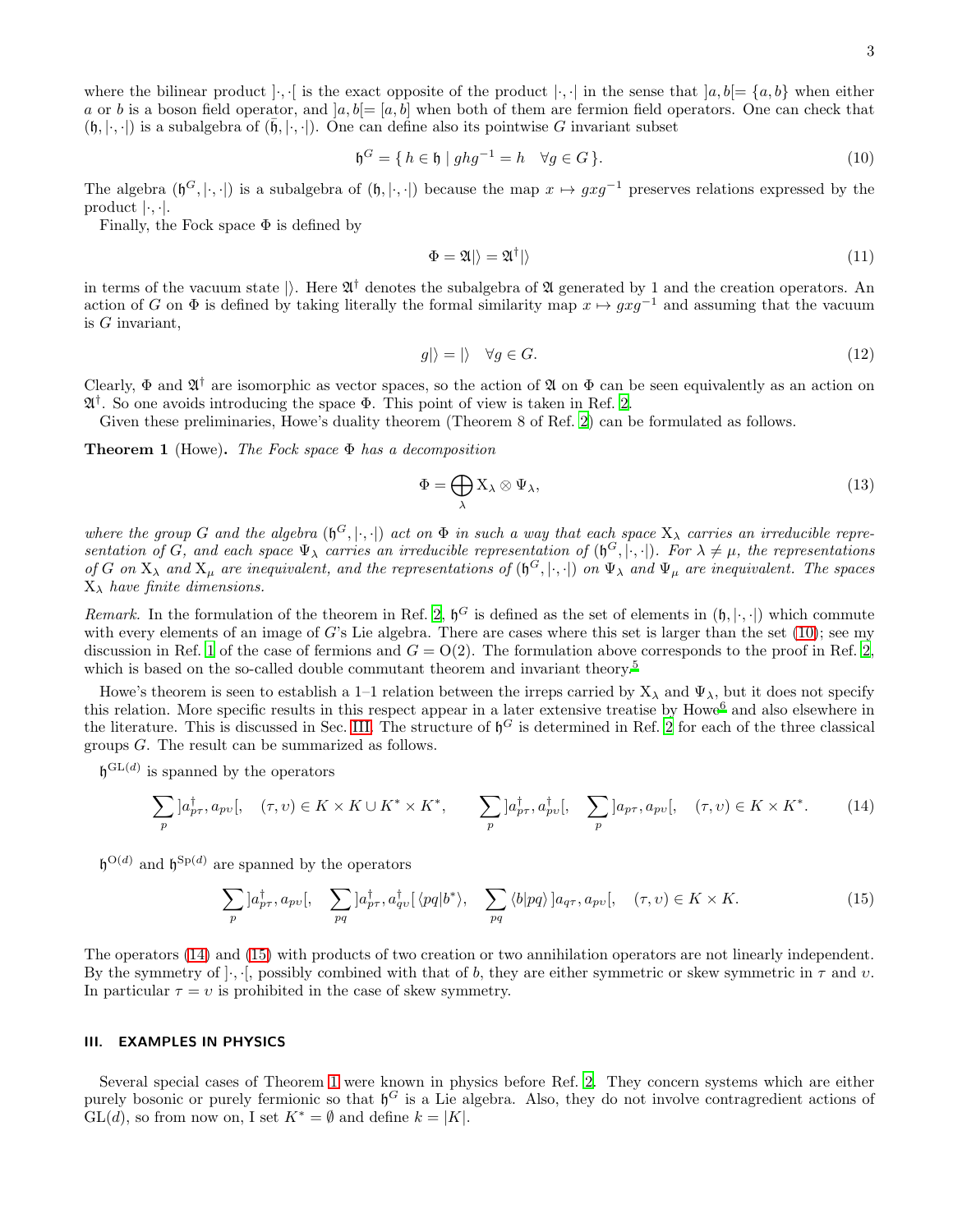# <span id="page-3-4"></span>A.  $GL(d)$ – $GL(k)$  duality

The relations which result in the case  $G = GL(d)$  were noticed very early in the history of quantum mechanics. When  $K^* = \emptyset$ , the Lie algebra  $\mathfrak{h}^{\mathrm{GL}(d)}$  is spanned by the operators

<span id="page-3-0"></span>
$$
\sum_{p} |a_{p\tau}^{\dagger}, a_{p\nu}| = 2 \sum_{p} a_{p\tau}^{\dagger} a_{p\nu} \pm \delta_{\tau\nu} d, \quad (\tau, \nu) \in K \times K,
$$
\n(16)

for boson and fermions. The numeric term in Eq. [\(16\)](#page-3-0) makes no difference with respect to the decomposition of Φ, so  $\mathfrak{h}^{\mathrm{GL}(d)}$  may be replaced equivalently by the Lie algebra spanned by the operators

<span id="page-3-1"></span>
$$
\sum_{p} a_{p\tau}^{\dagger} a_{p\nu}, \quad (\tau, \nu) \in K \times K. \tag{17}
$$

This is the Lie algebra of the representation of  $GL(k)$  on  $\Phi$  induced by the group of invertible linear transformations acting on the index  $\tau$  of  $a_{p\tau}^{\dagger}$ . Irreps of GL(k) stay irreducible upon restriction to the special linear group SL(k) of transformations with determinant 1 because the transformations in  $GL(k)$  deviate from those in  $SL(k)$  only by numeric factors. Similarly irreps of  $GL(k)$ 's Lie algebra  $\mathfrak{gl}(k)$  stay irreducible upon restriction to  $SL(k)$ 's Lie algebra  $\mathfrak{sl}(k)$ because the transformations deviate only by numeric terms. Finally  $\mathfrak{sl}(k)$  irreps exponentiate to  $SL(k)$  irreps because  $SL(k)$  is simply connected. By combination of these facts it follows that, in the statement of the dual relation,  $\mathfrak{h}^{GL(d)}$ may be replacedy equivalently by the  $GL(k)$  group of transformations acting on  $\tau$ , so the relation may be characterized as a  $GL(d)-GL(k)$  duality.

Because the operators [\(17\)](#page-3-1) conserve the number n of particles, the sum [\(13\)](#page-2-5) splits into parts  $\Phi_n$  with definite n. A state in  $\Phi_n$  is described by a wave function

$$
\phi(p_1, \ldots, p_n, \tau_1, \ldots, \tau_n) \tag{18}
$$

which satisfies

with

$$
\phi = \mathcal{S}\phi \tag{19}
$$

$$
S = \frac{1}{n!} \sum_{s \in S(n)} s_p s_\tau \qquad \text{and} \qquad S = \frac{1}{n!} \sum_{s \in S(n)} (\text{sgn } s) s_p s_\tau \tag{20}
$$

for bosons and fermions, respectively. Here  $S(n)$  denotes the group of permutations of n elements, and  $s_p$  and  $s_\tau$  the permutation s applied to the arguments  $p_i$  and  $\tau_i$  of  $\phi$ , respectively. The classical example is the system of n electrons in an atomic shell with principal and azimuthal quantum numbers  $N$  and  $l$ . Its wave functions can be written

<span id="page-3-2"></span>
$$
\phi(m_{l1},\ldots,m_{ln},m_{s1},\ldots,m_{sn})\tag{21}
$$

in terms of the spatial and spin magnetic quantum numbers  $m_l$  and  $m_s$  of one electron. The groups  $GL(d)$  and  $GL(k)$ act on the spatial and spin variables, respectively, of a single electron, so  $d = 2l + 1$  and  $k = 2$ . The wave function [\(21\)](#page-3-2) can be expanded on products

<span id="page-3-3"></span>
$$
\chi^{\lambda_l}_{\mu_l \nu_l}(m_{l1}, \dots, m_{ln}) \psi^{\lambda_s}_{\mu_s \nu_s}(m_{s1}, \dots, m_{sn}), \qquad (22)
$$

where  $\lambda_l$  and  $\lambda_s$  are *n*-cell Young diagrams.<sup>[7](#page-13-6)[,8](#page-13-7)</sup> For a given  $\lambda_l$ , the functions  $\chi^{\lambda_l}_{\mu_l \nu_l}$  carry the corresponding irrep of  $GL(d) \otimes S(n)$  with  $GL(d)$  and  $S(n)$  acting on the indices  $\mu_l$  and  $\nu_l$  respectively, and similarly  $\psi_{\mu_s\nu_s}^{\lambda_s}(m_{s1},\ldots,m_{sn})$  in terms of  $GL(k)$ . (Here[,](#page-13-4) use is made of a well-known relation between symmetry and  $GL(d)$  irrep,  $5,9$  $5,9$  sometimes called the Schur or Schur-Weyl duality. That group theory has quantum mechanical applications was seen and communicated by Weyl almost immediately following the birth of quantum mechanics in  $1925$ .)<sup>[10](#page-13-9)</sup>

The matrices of  $S(n)$  irreps can be chosen real orthogonal.<sup>[11](#page-13-10)</sup> For a given Young diagram  $\lambda$ , let  $\tilde{\lambda}$  denote the conjugate diagram, obtained by reflection in the bisector of the upper left corner. The  $\lambda$  and  $\tilde{\lambda}$  irreps have equal dimensions, and their carrier spaces have bases ( $|\nu\rangle$ ) and ( $|\tilde{\nu}\rangle$ ) such that, in an obvious notation,

$$
\langle \nu | s | \nu' \rangle_{\lambda} = \text{sgn } s \langle \tilde{\nu} | s | \tilde{\nu}' \rangle_{\tilde{\lambda}} \qquad \forall s \in \mathcal{S}(n). \tag{23}
$$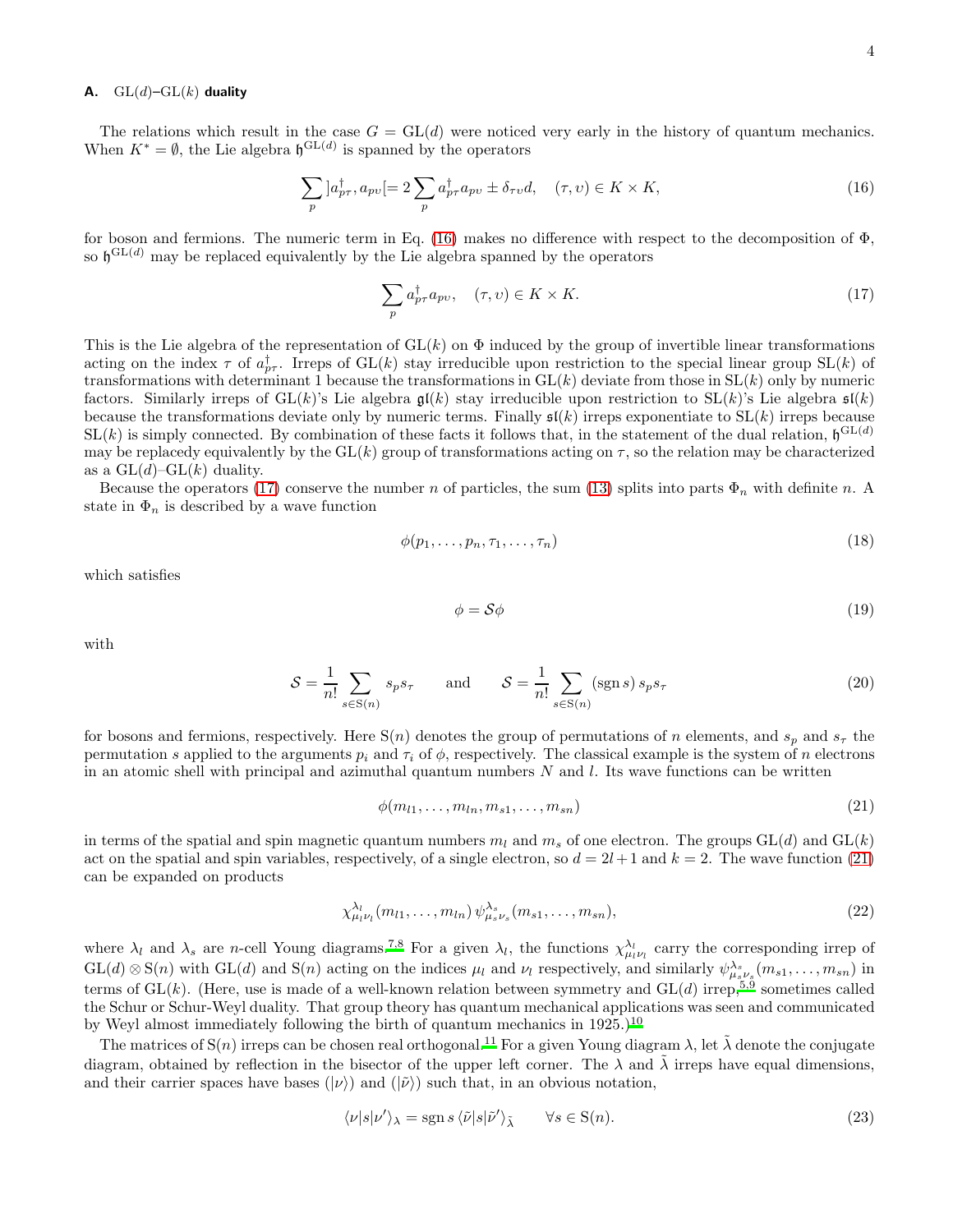It then follows by the orthogonality relations of unitary matrix elements of irreps of finite groups<sup>[12,](#page-13-11)[13](#page-13-12)</sup> (sometimes called the Schur orthogonality relations) that when the antisymmetrizer S is applied to  $\phi$ , only the terms with  $\lambda_l = \tilde{\lambda}_s$  survive in the expansion on products [\(22\)](#page-3-3) and that these terms combine to sums

<span id="page-4-0"></span>
$$
\sum_{\nu} \chi^{\lambda}_{\mu_l \nu}(m_{l1}, \dots, m_{ln}) \psi^{\tilde{\lambda}}_{\mu_s \tilde{\nu}}(m_{s1}, \dots, m_{sn}). \tag{24}
$$

We have thus arrived in this special case at another proof of the duality theorem, which can obviously be generalized to any pair of dimensions d and k. We have even got a precise relation between the connected irreps of  $GL(d)$  and  $GL(k)$ : Their Young diagrams are mutually conjugate. Moreover, because  $\lambda$  and  $\tilde{\lambda}$  can have no more than d and k rows, respectively (see Sec[.IV A\)](#page-6-1), they can have no more than k and d columns, respectively. Conversely, the sum  $(24)$ can be constructed for every such pair of conjugate Young diagrams  $\lambda$  and  $\lambda$ , so all of them occur.

Evidently, an even simpler argument gives an analogous result in the bosonic case. There, the  $GL(d)$  and  $GL(k)$ irreps have the same Young diagram whose depth does not exceed  $min(d, k)$ . In physics, one usually considers the subgroups  $U(d)$  and  $U(k)$  of unitary transformations rather than the full general linear groups  $GL(d)$  and  $GL(k)$ , and the  $GL(d)-GL(k)$  duality is called a  $U(d)-U(k)$  duality. As the restriction to  $U(d)$  does not break the irreducibility of GL(d) irreps,<sup>[5](#page-13-4)</sup> this makes no difference with respect to the decomposition of  $\Phi_n$ .

# <span id="page-4-1"></span>**B.**  $Sp(d)$ - $Sp(2k)$  duality

It can be checked that  $\mathfrak{h}^{\mathrm{O}(d)}$  has the structure of  $\mathfrak{sp}(2k)$  for boson systems and  $\mathfrak{o}(2k)$  for fermion systems and vice versa for  $\mathfrak{h}^{\mathrm{Sp}(d)}$ , where  $\mathfrak{o}(2k)$  and  $\mathfrak{sp}(2k)$  are the Lie algebras of  $\mathrm{O}(2k)$  and  $\mathrm{Sp}(2k)$ .<sup>[1](#page-13-0)[–3](#page-13-2)[,14](#page-13-13)</sup> For fermion systems,  $\Phi$  has finite dimension. So do then the irreps of  $\mathfrak{sp}(2k)$  or  $\mathfrak{o}(2k)$  in Eq. [\(13\)](#page-2-5). In particular, because the group  $Sp(2k)$  is simply connected, the  $\mathfrak{sp}(2k)$  irreps exponentiate to  $\text{Sp}(2k)$  irreps and the  $\text{Sp}(d)$ – $\mathfrak{sp}(2k)$  duality is equivalent to an  $Sp(d)$ – $Sp(2k)$  duality. This special case of Theorem [1](#page-2-4) was noticed and proved by Helmers in 1961[.](#page-13-2)<sup>3</sup> His background was a line of research initiated in 1943, when Racah introduced the concept of seniority in an analysis of the n-electron system of Sec. [III A.](#page-3-4)<sup>[15](#page-13-14)</sup> Racah observed that the states in  $\Phi$  can be arranged in sequences of states of v,  $v + 2$ ,  $v + 4$ , ... electrons such that the successor of a state in the sequence results when a pair of electrons with total spatial angular momentum  $L = 0$  is added to its predecessor. The number v of electrons in the first state of the sequence he called the seniority of the sequence.

In 1949, Racah interpreted this result in terms of group theory, noticing that the Clebsch-Gordan coefficient  $\langle lm_llm_l'|00\rangle$  is the matrix element of a symmetric bilinear form on the space V of spatial 1-electron states.<sup>[16](#page-13-15)</sup> This bilinear form defines an orthogonal group  $O(d)$ , and the seniority is a function of the irrep of this group. Racah's analysis is, in fact, closely related to Weyl's construction of  $O(d)$  irreps (see Sec. [IV B\)](#page-7-0).<sup>[5](#page-13-4)</sup> Racah points out in the same article that one can alternatively define a bilinear form in terms of the Clebsch-Gordan coefficient  $\langle jmjm'|00\rangle$ , where j is the half-integral quantum number of total, spatial plus spin, angular momentum of the electron, and  $m$ its associated magnetic quantum number. This Clebsch-Gordan coefficient is skew symmetric in  $m$  and  $m'$ , and an analysis in terms a symplectic group  $Sp(d)$  ensues. Working in the basis of 1-electron states defined by j and m instead of  $m_l$  and  $m_s$  is known as jj coupling as opposed to LS coupling.

This analysis was subsequently adapted to the nuclear shell model. There, the spin variable may be supplemented by the variable of isospin, giving rise to more complicated structures. Adopting the  $ji$  coupling scheme, Helmers cast this entire analysis into a framework of second quantization and then proved, by a calculation of characters, the general  $Sp(d)$ – $Sp(2k)$  duality theorem covering the cases  $k = 1$  (electrons, only neutrons, only protons) and  $k = 2$ (neutrons and protons) as well as any greater number of kinds of fermions. Helmers's proof provides a precise and somewhat peculiar rule in terms of Young diagrams for the association of the connected  $Sp(d)$  and  $Sp(2k)$  irreps: The  $Sp(d)$  Young diagram and a reflected and rotated copy of the  $Sp(2k)$  Young diagram fill a rectangle of depth  $d/2$  and width k without overlap. (See the analogous orthogonal-orthogonal diagram [\(48\)](#page-9-1) below.) This rule is given independently by Howe in Ref. [6.](#page-13-5)

For  $k = 1$  the group  $Sp(2k)$  was identified by Kerman simultaneously with and independently of Helmers.<sup>[17](#page-13-16)</sup> More precisely, Kerman identified the unitary  $\mathfrak{su}(2)$  subalgebra of the  $\mathfrak{sl}(2)$  Lie algebra isomorphic to the Lie algebra  $\mathfrak{sp}(2)$  of  $Sp(2k)$ . This  $\mathfrak{su}(2)$  Lie algebra is known as the quasispin algebra. The 1–1 relation between quasispin and jj seniority is at the core of an extensive analysis of the nuclear  $k = 1$  system by Talmi and his coworkers.<sup>[18](#page-13-17)</sup> Also independently of Helmers, Flowers and Szpikowski identified in 1964 the  $\mathfrak{sp}(4)$  Lie algebra pertaining to the case  $k = 2$  as an  $\mathfrak{o}(5)$ Lie algebra.<sup>[19](#page-13-18)</sup> It is well known that  $\mathfrak{sp}(4)$  and  $\mathfrak{o}(5)$  are isomorphic. In these works, equivalent expressions for the eigenvalues of a certain "pairing" interaction are shown to result whether expressed by  $\mathfrak{sp}(d)$  or  $\mathfrak{sp}(2k)$  quantum numbers upon a suitable association of these quantum numbers. There is no proof that the associated irreps select the same subspace of  $\Phi$ , nor that the representation of  $\mathfrak{sp}(d) \oplus \mathfrak{sp}(2k)$  on this subspace is irreducible.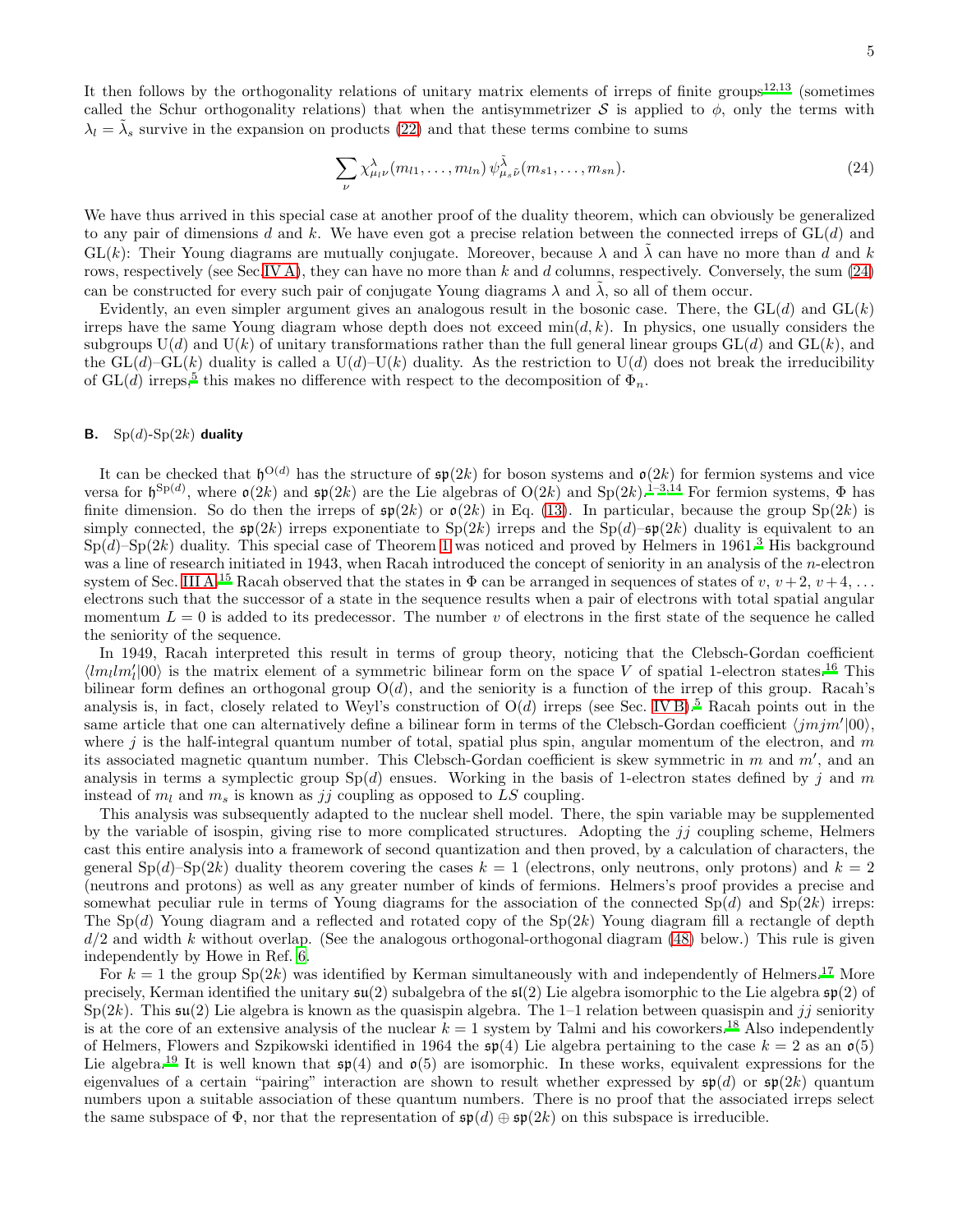# <span id="page-5-2"></span>C.  $O(d)$ - $o(2k)$  duality

Helmers anticipates in Ref. [3](#page-13-2) that results similar to those obtained there hold when the single-fermion angular momentum quantum number l is integral so that the Clebsch-Gordan coefficient  $\langle lm_llm_l'|00\rangle$  provides a symmetric bilinear form, but the road to such analogous results would turn out fairly long. Closely following their proposal of the  $\mathfrak{o}(5)$  Lie algebra, Flowers and Szpikowski proposed an  $\mathfrak{o}(8)$  Lie algebra of "quasi-spin in LS coupling" which is recognized as  $\mathfrak{h}^{\mathrm{O}(d)}$  in the case when V is the space of spatial angular momentum states as in Sec. [III A](#page-3-4) and k equals 4 corresponding to the 4-dimensional space of the nucleonic spin and isospin.<sup>[20](#page-13-19)</sup> Like in the case of  $\mathfrak{o}(5)$  they show that equivalent expressions for the eigenvalues of a pairing interaction result whether expressed by  $o(d)$  or  $o(8)$ quantum numbers upon a suitable association of these quantum numbers, but there is no proof of duality in the sense of Theorem [1.](#page-2-4)

Later work in nuclear physics has been based on this suggestion, but not before the work of Rowe, Repka, and Carvalho to appear in 2011 was, to my knowledge, the relation between the dual irreps of  $O(d)$  and  $o(2k)$  characterized precisely.<sup>[14](#page-13-13)</sup> (The case  $k = 4$  was handled by Rowe and Carvalho in 2007.)<sup>[21](#page-13-20)</sup> In particular, unlike the case of the  $Sp(d)$ – $Sp(2k)$  duality, Howe does not in Ref. [6](#page-13-5) provide such a precise characterization in the  $O(d)$ – $o(2k)$  case. The argument in Ref. [14](#page-13-13) is based on the identification of a state in  $\Phi$  that has highest weight simultaneously with respect to  $\mathfrak{o}(d)$ ,  $\mathfrak{sl}(d)$ ,  $\mathfrak{sl}(k)$ , and  $\mathfrak{o}(2k)$ . (See Eq. [\(53\)](#page-11-1).) The GL(d)–GL(k) duality relation then provides a relation between the  $O(d)$  and  $o(2k)$  irreps. In 2019 I used Helmers's method to obtain a result that is closely related to but slightly different from those of Howe in Ref. [2](#page-13-1) and Rowe, Repka, and Carvalho in Ref. [14](#page-13-13) by establishing a relation between irreps of the Lie algebras  $\mathfrak{o}(d)$  and  $\mathfrak{o}(2k)$  rather than between such of the group  $O(d)$  and the Lie algebra  $\mathfrak{o}(2k)$ .<sup>[1](#page-13-0)</sup> This makes a difference because, consistently with the non-connectedness of  $O(d)$ , representations of  $O(d)$  and  $o(d)$  have different reducibilities.<sup>[5](#page-13-4)</sup> The relation between my result and those of Refs. [2](#page-13-1) and [14](#page-13-13) is the topic of Sec. [V.](#page-9-0)

### **D.** O(d)- $\mathfrak{sp}(2k)$  and  $\text{Sp}(d)$ - $\mathfrak{o}(2k)$  dualities

In the cases of the O(d)- $\mathfrak{sp}(2k)$  and  $\text{Sp}(d)$ - $\mathfrak{o}(2k)$  dualities, the highest weight of an  $\mathfrak{h}^G$  irrep in the decomposition [\(13\)](#page-2-5) can be expressed by that of the G irrep by the method of Rowe, Repka, and Carvalho.<sup>[14](#page-13-13)</sup> A Borel subalgebra  $\mathfrak b$  of  $\mathfrak h^G$ is spanned by the subset

$$
2\sum_{p} a_{p\tau}^{\dagger} a_{p\upsilon} + d, \quad \tau \leq \upsilon, \qquad 2\sum_{pq} \langle b|pq \rangle a_{p\tau} a_{q\upsilon}, \tag{25}
$$

of the set [\(15\)](#page-2-3). The members of its Cartan subalgebra whose eigenvalues on the highest-weight vector defined by b give in any finite-dimensional irreducible representation the row lengths of its Young diagram (compare Sec. [IV C\)](#page-8-0) are

<span id="page-5-0"></span>
$$
-\sum_{p} a_{p\tau}^{\dagger} a_{p\tau} - d/2, \quad \tau = 1, \dots, k. \tag{26}
$$

By the discussion in Sec. [III A,](#page-3-4) the number of rows in the G irrep's Young diagram cannot exceed  $min(d, k)$ . Let  $\lambda_p, p = 1, \ldots, k$ , denote their lengths in the order from top to bottom with trailing zeros if their number is less than k. The highest weight of the  $\mathfrak{h}^G$  irrep is then given in terms of the eigenvalues  $w_{\tau}$  of the operators [\(26\)](#page-5-0) by

<span id="page-5-1"></span>
$$
w_{\tau} = -\lambda_{k+1-\tau} - d/2. \tag{27}
$$

With every  $w_{\tau}$  negative, this cannot be a linear combination of fundamental weights with non-negative integral coefficients unless  $\mathfrak{h}^G \simeq \mathfrak{o}(2)$ , so in any other case the  $\mathfrak{h}^G$  irrep has infinite dimension.<sup>[4](#page-13-3)</sup>

(The Lie algebra  $\mathfrak{o}(2)$  is 1-dimensional and thus has a continuum of 1-dimensional irreps. Since  $k = 1$ , we are dealing with a single kind of bosons. For the skew symmetric bilinear form b pertaining to  $Sp(d)$ , the operators [\(15\)](#page-2-3) with products of two creation or two annihilation operators are then absent, whence  $\mathfrak{o}(2)$  conserves the number n of bosons. In fact  $\mathfrak{o}(2)$  is spanned in its present realization by the single remaining operator [\(15\)](#page-2-3). The representation of  $GL(d)$  on  $\Phi_n$  is easily seen to belong to the irrep with a 1-row Young diagram of width n. The states in  $\Phi_n$  are also seen to be traceless with respect to  $b$  (compare Sec. [IV B\)](#page-7-0), so the representation stays irreducible upon restriction to  $Sp(d)$ , whence  $\lambda_1 = n$ . The eigenvalue [\(27\)](#page-5-1) of the single operator [\(26\)](#page-5-0) is then tautological. The decomposition [\(13\)](#page-2-5) is therefore, in this pathological case, just the splitting of  $\Phi$  into its subspaces  $\Phi_n$ .)

Rowe, Repka, and Carvalho derive in Ref. [14](#page-13-13) the relation [\(27\)](#page-5-1) for  $G = O(d)$ . While their proof rests entirely on properties of the Lie algebra  $\mathfrak{sp}(2k)$ , they describe their result as an  $O(d)$ –Sp $(k, \mathbb{R})$  duality, where Sp $(k)$  in their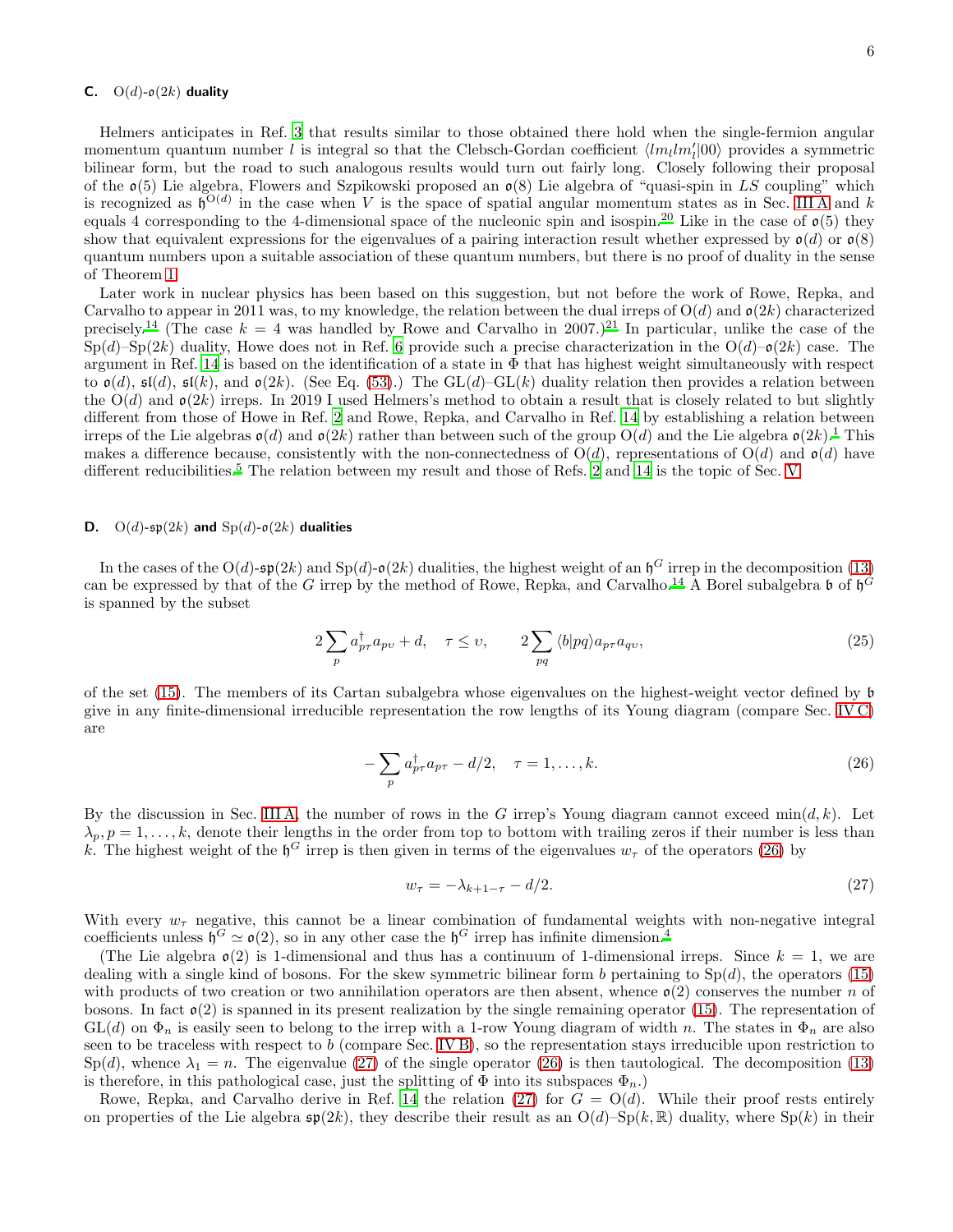notation is  $Sp(2k)$  in mine. At the level of Lie algebras the restriction to the reals is irrelevant. One can chose, however, in A a basis of coordinates and momenta

$$
X_{p\tau} = c(a_{p\tau}^{\dagger} + a_{p\tau}), \quad P_{p\tau} = \frac{i}{2c}(a_{p\tau}^{\dagger} - a_{p\tau}), \tag{28}
$$

with c a numeric constant. These operators obey the Heisenberg commutation relations

$$
[X_{p\tau}, P_{qv}] = i \,\delta_{p\tau, qv},\tag{29}
$$

and  $\mathfrak{sp}(2k)$  is spanned by the operators

<span id="page-6-2"></span>
$$
i\sum_{p} X_{p\tau} X_{p\upsilon}, \quad i\sum_{p} P_{p\tau} P_{p\upsilon}, \quad i\sum_{p} \{X_{p\tau}, P_{p\upsilon}\}.
$$
 (30)

A real linear combination M of the operators [\(30\)](#page-6-2) induces by the commutation map  $x \mapsto [M, x]$  an infinitesimal linear canonical transformation among the coordinates  $X_{p\tau}$  and momenta  $P_{p\tau}$  pertaining to a fixed p, and in classical mechanics the linear canonical transformations in k dimensions form the group  $Sp(2k, \mathbb{R})$ . This has a double covering group, the so-called metaplectic group  $Mp(2k)$ , faithfully represented on a boson Fock space,<sup>[22](#page-13-21)</sup> and the authors of Ref. [14](#page-13-13) suggest that the  $\mathfrak{sp}(2k,\mathbb{R})$  irrep with the highest weight [\(27\)](#page-5-1) may in general exponentiate to an irrep of  $Mp(2k)$ . An overlapping group of authors proposed a model of nuclear collective motion based on the Lie algebra  $\mathfrak{sp}(6)$ , corresponding to  $k = 3$ , where p essentially labels the nucleons and  $\tau$  the three spatial dimensions.<sup>[23](#page-13-22)</sup> The bosons are quanta of oscillation in the conventional harmonic oscillator potential well of the nuclear shell model. In the literature on this model,  $\mathfrak{sp}(6)$  is called  $Sp(3,\mathbb{R})$ .

In a study in the framework of the so-called interacting boson model of nuclear spectra,  $^{24}$  $^{24}$  $^{24}$  where correlated pairs of nucleons are represented by bosons, Lerma *et al.* employ the real form  $\mathfrak{o}(3,2)$  (called SO(3,2)) of the  $\mathfrak{sp}(4)$  Lie algebra dual to  $O(d)$  for  $k = 2^{25}$  $k = 2^{25}$  $k = 2^{25}$  Like in the model of Flowers and Szpikowski discussed in Sec [III B,](#page-4-1) the two values of  $\tau$  correspond to neutrons and protons. The space V is spanned by boson states common to both kinds of nucleon.

#### <span id="page-6-0"></span>IV. FINITE-DIMENSIONAL REPRESENTATIONS OF  $O(d)$  AND  $o(d)$

In this section, I sketch some elements of the representation theory of the orthogonal groups and their Lie algebras.<sup>[4](#page-13-3)[,5](#page-13-4)[,26](#page-14-1)</sup> At the end, I introduce convenient Young diagrams for the description of finite-dimensional  $\mathfrak{o}(d)$  irreps.

#### <span id="page-6-1"></span>A.  $\mathfrak{sl}(d)$  highest-weight vectors on a tensor space

Already met are the functions

<span id="page-6-3"></span>
$$
\chi^{\lambda}_{\mu\nu}(p_1,\ldots,p_n),\tag{31}
$$

which carry irreducible representations of  $GL(d) \otimes S(n)$  and span the space  $T_n(d)$  of functions (or tensors)

$$
\chi(p_1,\ldots,p_n). \tag{32}
$$

The action of  $g \in GL(d)$  on  $\chi$  is by

$$
(g\chi)(p_1,\ldots,p_n) = \sum_{(q_1,\ldots,q_n)} \left(\prod_i \langle p_i|g|q_i\rangle\right) \chi(q_1,\ldots,q_n),\tag{33}
$$

and the action of  $s \in S(n)$  by permutation of the arguments  $p_i$ . Here,  $n \geq 1$ . One can include  $n = 0$  by defining an empty tuple () invariant to a group  $S(0) = \{1\}$  and assigning the value 1 to an empty product. Then  $T_0(d)$ is 1-dimensional and carries the 1 representation of  $GL(d) \otimes S(0) \simeq GL(d)$ . The corresponding Young diagram  $\lambda$ is the empty diagram. For fixed  $\lambda$  and  $\nu$  the functions [\(31\)](#page-6-3) form a basis for an irreducible GL(d) module. Every equivalent module results from this one by the action of a member of the  $S(n)$  group algebra. Fixing  $\lambda$  and  $\nu$  amounts to projecting  $T_n(d)$  by one of the primitive idempotents associated with  $\lambda$  within the S(n) group algebra.<sup>[5](#page-13-4)</sup> This idempotent can be chosen as the Young symmetrizer

<span id="page-6-4"></span>
$$
Y_{\lambda} = c_{\lambda} \sum_{st} (\text{sgn } s) st \tag{34}
$$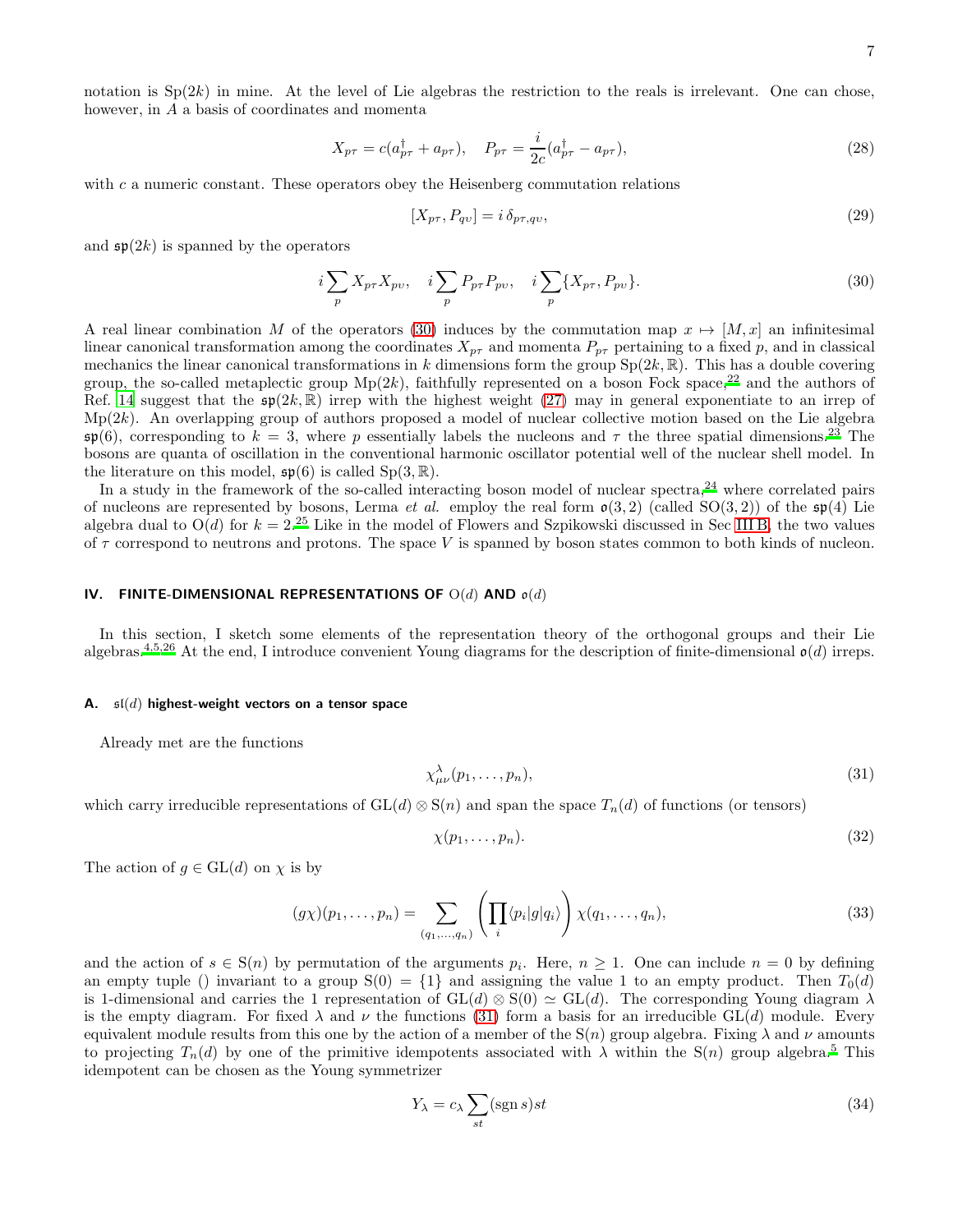corresponding to the tableau where the numbers  $1, \ldots, n$  are placed in reading order in the cells of the Young diagram  $\lambda$ . In the sum in Eq. [\(34\)](#page-6-4), the permutation s runs over all products of permutations of the columns of the tableau, t runs over all products of permutations of the rows of the tableau, and  $c_{\lambda} \neq 0$  is a numeric factor ensuring  $Y_{\lambda}^2 = Y_{\lambda}$ . Consider the function

<span id="page-7-1"></span>
$$
\chi_{\lambda}(p_1,\ldots,p_n) = \prod_i \delta_{p_i\rho(i)},\tag{35}
$$

where  $\rho(i)$  is the ordinal number of the row in the tableau that contains the number i. This product vanishes if  $\lambda$ has more than d rows. Otherwise, when  $Y_\lambda$  acts on  $\chi_\lambda$ , every t in the sum [\(34\)](#page-6-4) fixes  $\chi_\lambda$ , and every s gives a different product of Kronecker deltas, so  $\chi^{\lambda}_{hw} = Y_{\lambda}\chi_{\lambda} \neq 0$ . The entire irreducible  $GL(d)$  module is then generated from  $\chi^{\lambda}_{hw}$ by the  $GL(d)$  group algebra.

The space of linear transformations of V is spanned by the transformations  $e_{pq}$  with matrix elements

$$
\langle r|e_{pq}|s\rangle = \delta_{rs,pq}.\tag{36}
$$

The action of  $x \in \mathfrak{gl}(d)$  on  $\chi \in T_n(d)$  is by

<span id="page-7-2"></span>
$$
(x\chi)(p_1,\ldots,p_n) = \sum_{(q_1,\ldots,q_n)} \left(\sum_i \langle p_i | x | q_i \rangle \right) \chi(q_1,\ldots,q_n) \tag{37}
$$

with 0 assigned to an empty sum. For  $x = e_{pq}$  and  $\chi = \chi_{\lambda}$  this gives a sum of terms where one Kronecker delta  $\delta_{p_i q}$  in the product [\(35\)](#page-7-1) is replaced by  $\delta_{p_ip}$ . For  $p = q$  this changes nothing and because  $Y_\lambda$  commutes with the action [\(37\)](#page-7-2), one gets

<span id="page-7-4"></span>
$$
e_{pp} \chi^{\lambda}_{hw} = \lambda_p \chi^{\lambda}_{hw},\tag{38}
$$

where  $\lambda_p$ ,  $p = 1, \ldots, d$ , are the, possibly vanishing, row lengths of the Young diagram  $\lambda$  ordered from top to bottom. For  $p < q$  the factor  $\delta_{p_i q}$  becomes identical to a factor  $\delta_{p_i p}$  where, after a permutation t in the sum [\(34\)](#page-6-4), the number j is situated vertically above  $i$  in the Young tableau. The term is then killed by the summation over the permutations  $s$ , so one gets

<span id="page-7-3"></span>
$$
e_{pq} \chi^{\lambda}_{hw} = 0. \tag{39}
$$

For  $d \geq 2$  the transformations  $e_{pp} - e_{p+1,p+1}, p = 1, \ldots, d-1$ , and  $e_{pq}, p < q$ , span a Borel subalgebra b of  $\mathfrak{sl}(d) \subset \mathfrak{gl}(d)$ . Its derived Lie algebra  $\mathfrak{b}' = [\mathfrak{b}, \mathfrak{b}]$  is spanned by the second set of transformations, so  $\mathfrak{b}' \chi_{\rm hw}^{\lambda} = 0$ by Eq. [\(39\)](#page-7-3). Thus  $\chi_{\text{hw}}^{\lambda}$  is a highest-weight function for the representation of  $\mathfrak{sl}(d)$  on  $T_n(d)$ . For  $d=1$ , we have  $\mathfrak{sl}(d) = \mathfrak{sl}(1) = \{0\}$ , which is a particularly trivial case of an Abelian Lie algebra. Other cases met below include the 1-dimensional Lie algebra  $\mathfrak{o}(2)$ . The irreps of Abelian Lie algebras are 1-dimensional. In the present case the 1-dimensional space  $T_n(1)$  carries the representation  $0 \mapsto 0$  of  $\mathfrak{sl}(1)$ . An Abelian Lie algebra is a Cartan and a Borel subalgebra of itself, and any irreducible representation is, being, since 1-dimensional, isomorphic to a linear form, a weight relative to this Cartan subalgebra and indeed the only weight of the representation. So the representation itself may be considered a highest weight, and any vector in its carrier space a highest-weight vector. In particular the function  $\chi^{\lambda}_{\text{hw}}$  with  $\lambda$  the 1-row, *n*-cell Young diagram may be considered a highest-weight function for the representation of  $\mathfrak{sl}(1)$  on  $T_n(1)$ .

# <span id="page-7-0"></span>B. Irreducible representations of  $O(d)$  and  $o(d)$  on a tensor space

Let m be some non-negative integer. Weyl shows<sup>[5](#page-13-4)</sup> that every irreducible module over  $O(d) \subset GL(d)$  in  $T_m(d)$  is isomorphic for some  $n \leq m$  to a module in the space  $T_n^0(d)$  of functions  $\chi \in T_n(d)$  that are traceless in the sense

$$
\sum_{p_i p_j} \langle b | p_i p_j \rangle \chi(p_1, \dots, p_n) = 0 \quad \forall i, j, i \neq j.
$$
\n(40)

The module in  $T_n^0(d)$  is embedded in an irreducible  $GL(d)$  module in  $T_n(d)$ , and  $O(d)$  modules embedded in this manner in inequivalent  $GL(d)$  modules are inequivalent. The Young diagram of the  $GL(d)$  irrep may then be assigned to the  $O(d)$  irrep. A  $GL(d)$  irrep can contain an  $O(d)$  irrep in this way if and only if the sum of depths of any two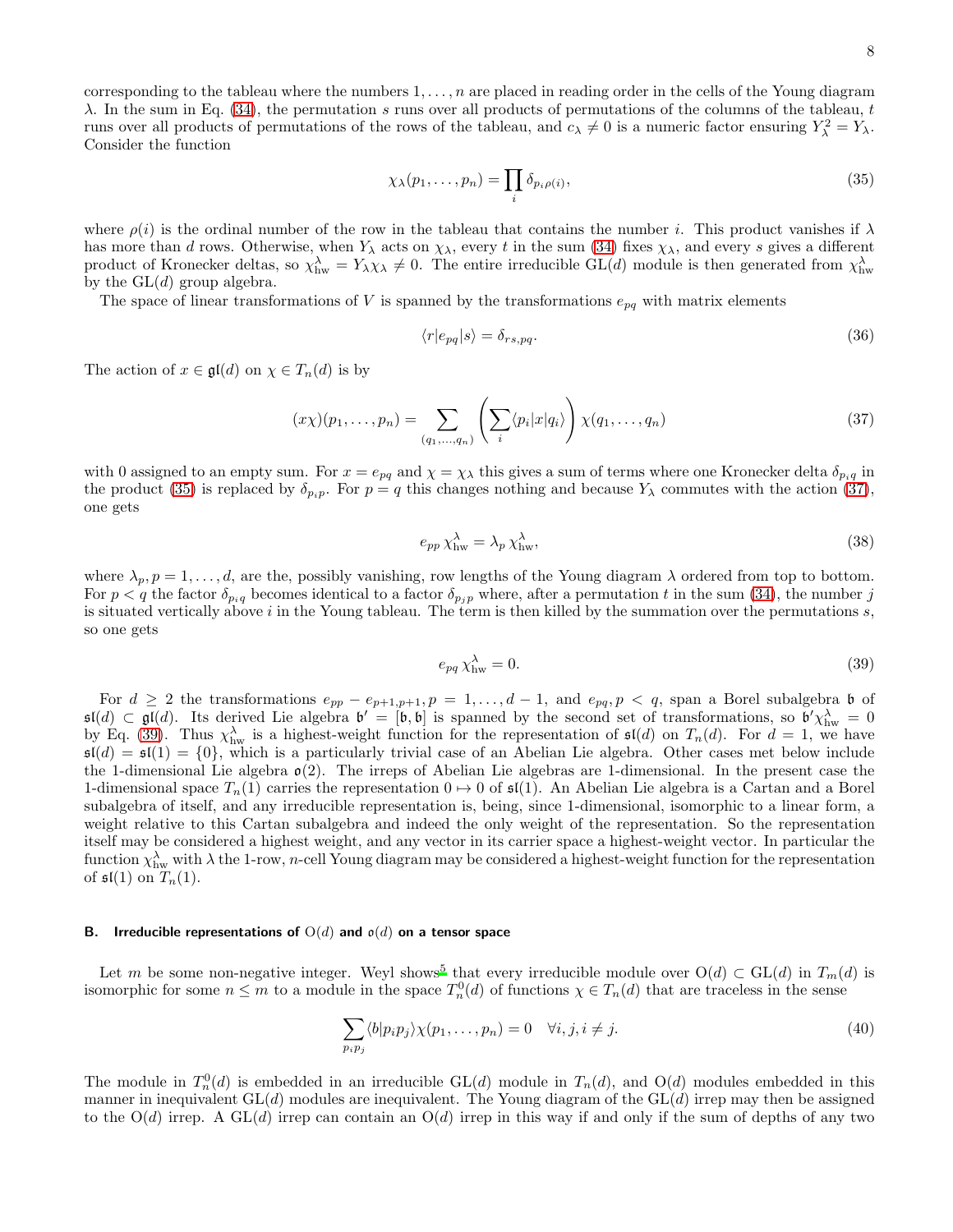different columns of its Young diagram does not exceed d. The generating function  $\chi^{\lambda}_{hw}$  as defined in Sec. [IV A](#page-6-1) of such an  $GL(d)$  module is seen to be traceless when the bilinear form b is chosen in the form

$$
\langle b|pq\rangle = \delta_{p+q,d+1},\tag{41}
$$

so it then also generates the embedded  $O(d)$  module. Each allowed Young diagram has a partner, which I call its complementary Young diagram. Complementary Young diagrams are identical except for the depths  $\tilde{\lambda}_1$  and  $\tilde{\lambda}'_1$  of their first columns, which obey  $\tilde{\lambda}_1 + \tilde{\lambda}'_1 = d$ . The matrices of a pair of  $O(d)$  irreps with different, complementary Young diagrams can be chosen to coincide for rotations  $q \in O(d)$ , that is, det  $q = 1$ , and differ by a factor -1 for reflections, that is,  $\det g = -1$ . These representations therefore become identical upon restriction to the subgroup SO(d) of rotations, and this representation can be shown to be irreducible. (The irreducibility follows from that of the derived represention of its Lie algebra  $\mathfrak{o}(d)$ , which can be inferred from the general theory of finite-dimensional representations of semisimple Lie algebras mentioned in Sec. [IV C.](#page-8-0)) The  $SO(d)$  coset of reflections is generated by its element

<span id="page-8-2"></span>
$$
r = \begin{cases} -e_{(d+1)/2,(d+1)/2} + \sum_{p \neq (d+1)/2} e_{pp}, & \text{odd } d, \\ e_{d/2,d/2+1} + e_{d/2+1,d/2} + \sum_{p \neq d/2,d/2+1} e_{pp}, & \text{even } d. \end{cases} (42)
$$

It is seen that  $r\chi_{\text{hw}}^{\lambda} = \chi_{\text{hw}}^{\lambda}$  for  $\tilde{\lambda}_1 < d/2$  and  $r\chi_{\text{hw}}^{\lambda} = -\chi_{\text{hw}}^{\lambda}$  for  $\tilde{\lambda}_1 > d/2$ . An O(d) irrep with a self-complementary Young diagram breaks into two  $SO(d)$  irreps connected by the reflections. Self-complementary Young diagrams only occur for even d.

 $\bigoplus_n T_n(d)$  are those of SO(d). Let transformations  $\bar{e}_{pq}$  be given by The Lie algebra  $\mathfrak{o}(d)$  is that of the maximal connected subgroup  $SO(d)$  of  $O(d)$ , so the  $\mathfrak{o}(d)$  irreps occurring on

<span id="page-8-3"></span>
$$
\bar{e}_{pq} = e_{pq} - e_{q^*p^*} \tag{43}
$$

in terms of the dual basis defined by Eq. [\(7\)](#page-1-0). Explicitly,  $p^* = d + 1 - p$ . Also, assume for the moment that  $d \geq 2$ . The transformations  $\bar{e}_{pq}, p \leq q$ , then span a Borel subalgebra of  $\mathfrak{o}(d)$ . Because these transformations belong to the  $\mathfrak{sl}(d)$ Borel subalgebra defined in Sec. [IV A,](#page-6-1) the  $\mathfrak{sl}(d)$  highest-weight function  $\chi_{\text{hw}}^{\lambda}$  is also an  $\mathfrak{o}(d)$  highest-weight function. The transformations  $\bar{e}_{pp}, p = 1, \ldots, \lfloor d/2 \rfloor$ , form a basis for the Cartan subalgebra of this Borel subalgebra. If  $\lambda$  and  $\lambda'$ are complementary and  $\tilde{\lambda}_1 < \tilde{\lambda}'_1$ , these transformations are seen from Eq. [\(38\)](#page-7-4) to have on  $\chi^{\lambda}_{hw}$  and  $\chi^{\lambda'}_{hw}$  the same set of eigenvalues by the action [\(37\)](#page-7-2), equal to the lengths of the first  $\lfloor d/2 \rfloor$  rows of  $\lambda$ . If  $\lambda$  is self-complementary, let  $\lambda'$  be the Young diagram obtained from  $\lambda$  by moving row number  $d/2$  one step down (thus violating the rule that  $\lambda_p$ ,  $p = 1, \ldots, d$ , should be a non-increasing sequence). Because every transformation x in  $\mathfrak{o}(d)$  satisfies  $\langle d/2|x|d/2+1 \rangle = 0$ , the function  $\chi_{\text{hw}}^{\lambda'}$  is also an  $\mathfrak{o}(d)$  highest-weight function. These  $\mathfrak{o}(d)$  highest-weight functions belong to a common irreducible O(d) module because  $\chi_{hw}^{\lambda'} = r \chi_{hw}^{\lambda}$ , and this O(d) module must be the one generated by  $\chi_{hw}^{\lambda}$ . Thus  $\chi_{hw}^{\lambda}$  and  $\chi_{hw}^{\lambda'}$  generate the two irreducible  $\mathfrak{o}(d)$  modules branching out from the  $O(d)$  module at the restriction to  $SO(d)$ . The eigenvalues of  $\bar{e}_{pp}, p = 1, \ldots, d/2$ , on  $\chi^{\lambda'}_{\text{hw}}$  by the action [\(37\)](#page-7-2) are the same as on  $\chi^{\lambda}_{\text{hw}}$  except for a change of sign of the eigenvalue of  $\bar{e}_{d/2,d/2}$ . In summary, for  $d \geq 2$  the eigenvalues  $w_p$  of  $\bar{e}_{pp}, p = 1, \ldots, \lfloor d/2 \rfloor$ , acting by [\(37\)](#page-7-2) on a highest-weight function of an  $\mathfrak{o}(d)$  module in  $\bigoplus_n T_n(d)$  are integral and satisfy

<span id="page-8-1"></span>
$$
w_1 \ge w_2 \ge \dots \ge w_{(d-1)/2} \ge 0, \quad \text{odd } d,
$$
  
\n
$$
w_1 \ge w_2 \ge \dots \ge |w_{d/2}| \ge 0, \quad \text{even } d,
$$
 (44)

and for every set of integers  $w_p$  which obey these rules there is an embedding  $O(d)$  module whose Young diagram has row lengths  $\lambda_p = |w_p|$  for  $p \le d/2$  and  $\lambda_p = 0$  for  $p > d/2$  as well as one with the complementary Young diagram, if different.

Turning to the case  $d = 1$ , one has  $T_n^0(1) = T_n(1)$  for  $n = 0$  or 1 and  $T_n^0(1) = 0$  for  $n \ge 2$ . The representations of  $\mathfrak{so}(1) = \mathfrak{sl}(1) = \{0\}$  on  $T_0^0(1)$  and  $T_1^0(1)$  are the same as those of  $\mathfrak{sl}(1)$ . Consistently with the complementarity of the 0-cell and 1-cell Young diagrams they are equivalent. Both functions  $\chi_{hw}^{\lambda}$  defined by these two Young diagrams are highest-weight functions. The sequence  $w_p, p = 1, \ldots, \lfloor d/2 \rfloor$ , is empty, as is the sequence  $\lambda_p, p = 1, \ldots, \lfloor d/2 \rfloor$ , of row lengths of the empty Young diagram. In this way the case  $d = 1$  conforms to the general rule.

### <span id="page-8-0"></span>C. Spin representations and  $o(d)$  Young diagrams.

Not every finite-dimensional  $\mathfrak{o}(d)$  irrep occurs in  $\bigoplus_{n} T_n(d)$ . There is a general theory which determines every finite-dimensional irrep of a semisimple Lie algebra.<sup>[4](#page-13-3)[,27](#page-14-2)</sup> Among the Lie algebras  $\mathfrak{o}(d)$  this excludes  $\mathfrak{o}(2)$ , which is not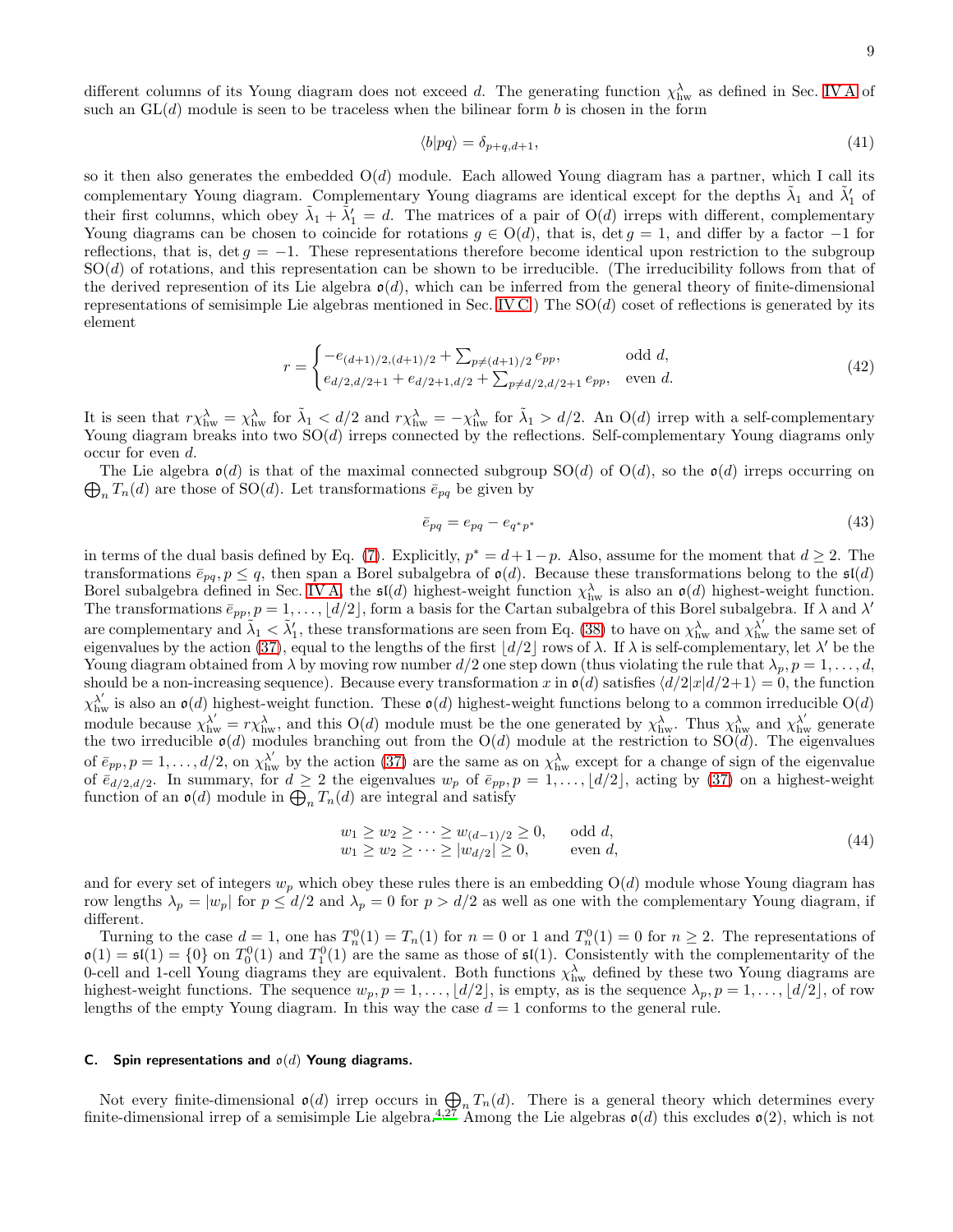Besides the  $\mathfrak{o}(d)$  irreps which occur in  $\bigoplus_n T_n(d)$  there is thus a whole set with half-integral  $w_p$ , the so-called spin irreps. It is convenient to define Young diagrams to describe the entire set of finite-dimensional  $\mathfrak{o}(d)$  irreps. In view of the close relation between the set of  $w_p$  and the row lengths of the Young diagram of an  $O(d)$  module embedding an  $\mathfrak{o}(d)$  module in  $\bigoplus_n T_n(d)$  when such one exists, it is natural to let the  $\mathfrak{o}(d)$  Young diagrams have rows of lengths  $w_p$ . Unlike the O(d) Young diagrams, the depth of an  $\mathfrak{o}(d)$  Young diagram then does not exceed  $d/2$ . To describe the negative  $w_{d/2}$  which can occur for even d, one must include rows of negative length. For example the  $\mathfrak{o}(6)$  irrep  $(w_1, w_2, w_3) = (5, 3, -2)$  may be described by the diagram:

(45)

(To distinguish, for  $d = 2$ , positive and negative  $w_1$  from one another one must mark somehow the edge whence the row extends.) Spin irreps may be described by the inclusion of a column of width  $1/2$ , for example:

(46)

for the irreps  $(w_1, w_2, w_3) = (9/2, 5/2, 3/2)$  and  $(w_1, w_2, w_3) = (9/2, 5/2, -3/2)$ , respectively.y

# <span id="page-9-0"></span>V.  $\mathfrak{o}(d)$ – $\mathfrak{o}(2k)$  AND  $O(d)$ – $\mathfrak{o}(2k)$  DUALITIES

After all these preparations, I finally get to my task. In Ref. [1](#page-13-0), I prove Theorem 2 below by a calculation of characters similar to that of Helmers in Ref. [3](#page-13-2). It refers to Young diagrams of irreps of orthogonal Lie algebras as defined in Sec. [IV C](#page-8-0) with  $\lambda$  and w describing irreps of  $o(d)$  and  $o(2k)$ , respectively. Their row lengths are denotes by  $\lambda_p$  and  $w_\tau$ . Irreps of  $\mathfrak{o}(d)$  with Young diagrams  $\lambda$  that are identical except for opposite, non-zero, values of  $\lambda_{d/2}$  (which only occurs for even d), and irreps of  $\mathfrak{o}(2k)$  with Young diagrams that are identical except for opposite, non-zero, values of  $w_k$ , are paired so that the Young diagram with positive length of this row represents the pair. With this convention, the theorem reads as follows.

<span id="page-9-3"></span>**Theorem 2** (Neergård). The fermion Fock space  $\Phi$  has the decomposition

<span id="page-9-2"></span>
$$
\Phi = \bigoplus \mathbf{X}_{\lambda} \otimes \Psi_w,\tag{47}
$$

where  $\mathfrak{o}(d)$  and  $\mathfrak{o}(2k)$  act on  $\Phi$  in such a way that  $X_{\lambda}$  and  $\Psi_{w}$  carry the irreps or pairs of irreps of  $\mathfrak{o}(d)$  and  $\mathfrak{o}(2k)$ with Young diagrams  $\lambda$  and w, and the sum runs over all pairs of  $\lambda$  and w which fill a  $d/2 \times k$  frame without overlap:

The illustration graphically represents, for  $d = 13$  and  $k = 4$ , a term in the sum [\(47\)](#page-9-2) where  $X_{\lambda}$  is an  $\mathfrak{o}(d)$  module belonging to the irrep with Young diagram  $\lambda = (4, 3, 3, 2, 1, 0)$ , and  $\Psi_w$  an  $\mathfrak{o}(2k)$  module equivalent to the direct sum of the irreps with Young diagrams  $w = (11/2, 7/2, 5/2, 3/2)$ , and  $w = (11/2, 7/2, 5/2, -3/2)$ . The Young diagram w is reflected and rotated so that its rows appear vertically from the right to the left. I deliberately chose an example with an odd d to illustrate that the  $o(2k)$  irreps are spin representations when d is odd such as in the single-l shell systems of Secs. [III B](#page-4-1) and [III C.](#page-5-2) Because k is integral, the  $\mathfrak{o}(d)$  irrep is always a non-spin representation, as it should

<span id="page-9-1"></span>

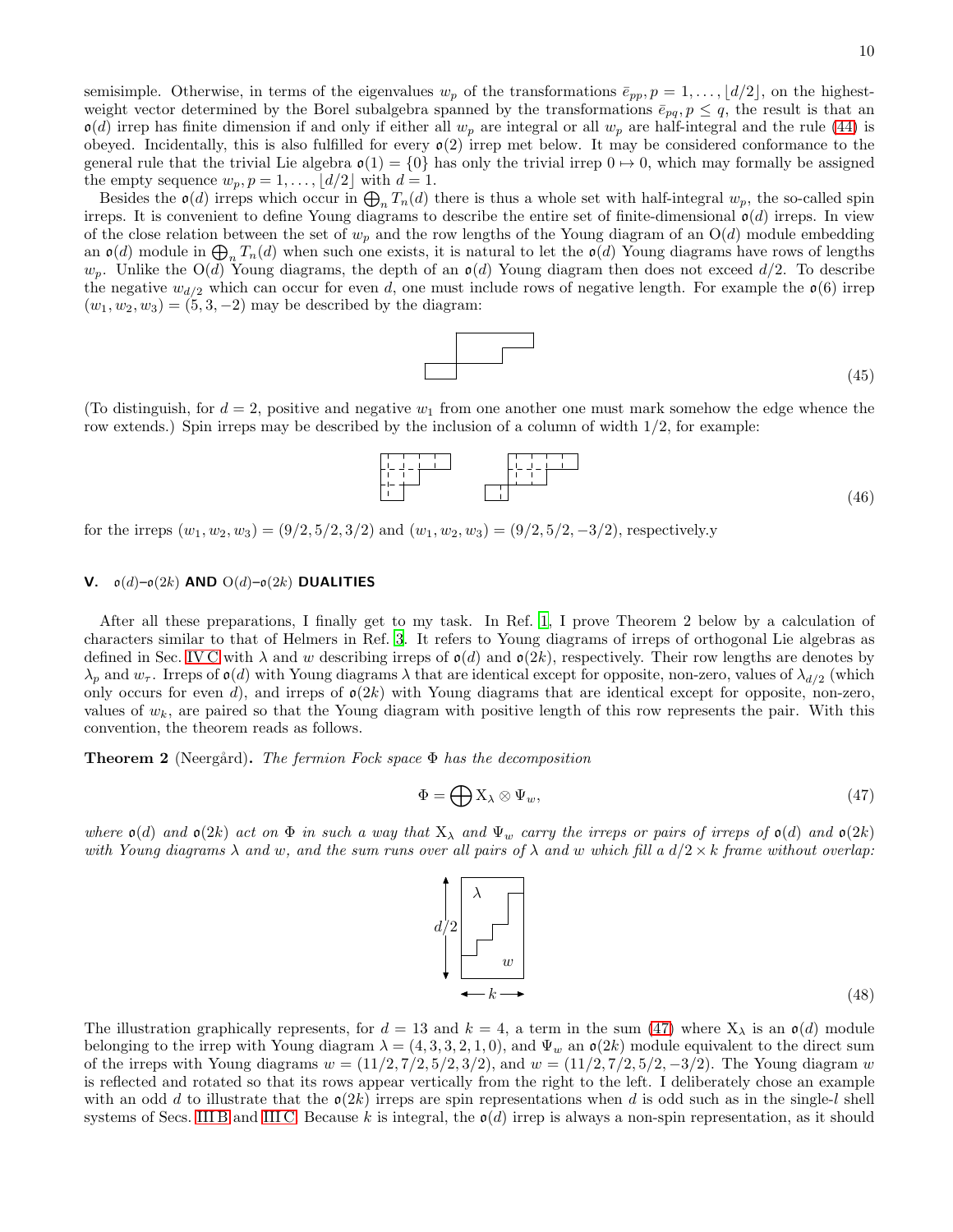be because  $\mathfrak{o}(d)$  is the Lie algebra of an  $O(d)$  group acting on  $\Phi$ . For this reason, each irreducible  $\mathfrak{o}(d)$  module in  $\Phi$ is also known to have an embedding  $O(d)$  module.

Theorem [2](#page-9-3) is seen to be closely parallel to Helmers's  $Sp(d)$ – $Sp(2k)$  (or  $\mathfrak{sp}(d)$ – $\mathfrak{sp}(2k)$ ) duality theorem.<sup>[3](#page-13-2)</sup> Both are symmetric in the spaces of dimensions  $d$  and  $2k$ , and the rules for the association of diagrams are identical. It may be noticed that always one  $\mathfrak{o}(d)$  irrep is associated with a pair of  $\mathfrak{o}(2k)$  irreps and vice versa. Thus, if the border in Fig. [\(48\)](#page-9-1) between  $\lambda$  and w hits the bottom edge of the frame, two  $\mathfrak{o}(d)$  irreps correspond to one  $\mathfrak{o}(2k)$  irrep. If it hits the left edge, it is opposite. The first case actually provides a partial proof of the  $O(d)-O(2k)$  case of Theorem [1](#page-2-4) and also specifies the relation between the  $O(d)$  and  $\mathfrak{o}(2k)$  irreps in this case. Indeed, if the border between  $\lambda$  and w hits the bottom edge of the frame, the  $\mathfrak{o}(d)$  Young diagram is self-complementary, so it represents two different  $\mathfrak{o}(d)$  irreps embedded in an  $O(d)$  irrep determined by the  $o(2k)$  irrep. Let  $\Phi_{\psi}$  denote the subspace of  $\Phi$  selected by a vector  $\psi \in \Psi_w$ . By Theorem [2,](#page-9-3)  $\Phi_{\psi}$  is composed of two irreducible  $\mathfrak{o}(d)$  modules belonging to different irreps. Each  $\mathfrak{o}(d)$ module is embedded in an  $O(d)$  module which also contains an  $o(d)$  module belonging to the other irrep, and since  $O(d)$  and  $\mathfrak{o}(2k)$  commute acting on  $\Phi$ , each entire  $O(d)$  module lies within  $\Phi_{\psi}$ . But because each  $\mathfrak{o}(d)$  irrep appears just once in  $\Phi_{\psi}$ , the O(d) modules must then coincide.

If the border between  $\lambda$  and w hits the left edge of the frame, as happens in Fig [\(48\)](#page-9-1), and as it always does when d is odd, the correspondence between the irreps of  $o(2k)$  and  $O(d)$  is less unique. Two  $o(2k)$  irreps correspond to the same  $\mathfrak{o}(d)$  irrep, and each corresponding module over  $\mathfrak{o}(d)$  in  $\Phi$  carries an extension to an  $O(d)$  module. But the  $O(d)$ representation may belong to any one of two irreps, so based on Theorem [2](#page-9-3) alone the range of possible  $O(d)$  irreps cannot be narrowed further than to those two. Theorem [1](#page-2-4) tells us that the  $O(d)$  irreps corresponding to the two  $\rho(2k)$ irreps must be different, leaving still two alternatives for the precise association.

Rowe, Repka, and Carvalho derive the relation

<span id="page-10-0"></span>
$$
w_{\tau} = d/2 - \tilde{\lambda}_{k+1-\tau},\tag{49}
$$

where  $\tilde{\lambda}_{\tau}$  are the column depths of the O(d) Young diagram and  $w_{\tau}$  the row lengths of the  $o(2k)$  Young diagram.<sup>[14](#page-13-13)</sup> (Somewhat imprecisely, the Lie algebra  $\mathfrak{o}(2k)$  is called  $SO(2k)$  in Ref. [14.](#page-13-13)) This can be illustrated as follows.

<span id="page-10-2"></span> $d/2$ 

Here,  $d = 13$ ,  $k = 4$ ,  $\lambda = (4, 3, 3, 2, 1, 1, 1, 1, 0, 0, 0, 0, 0)$ , and  $w = (11/2, 7/2, 5/2, -3/2)$ , and w is reflected and rotated as in Fig. [\(48\)](#page-9-1). The Young diagrams  $\lambda$  and w fill the  $d/2 \times k$  frame without overlap provided a negative  $w_k$  is understood to cancel a part of  $\lambda$  which extrudes the frame. Theorem 5 of Ref. [14](#page-13-13) may be formulated as the statement that every pair of  $O(d)$  and  $\mathfrak{o}(2k)$  irreps whose Young diagrams combine in this manner, and only those, occur exactly once in the decomposition of  $\Phi$ . The authors of Ref. [14](#page-13-13) get Eq. [\(49\)](#page-10-0) by associating a GL(d) irrep embedding the  $O(d)$  irrep with a  $GL(k)$  irrep embedded in the  $o(2k)$  irrep. I shall obtain it more directly by using Theorem [2](#page-9-3) and analyzing the action on  $\Phi$  of the reflection r given by Eq. [\(42\)](#page-8-2).

I must prove that when the border in Fig. [\(48\)](#page-9-1) between  $\lambda$  and w hits the left edge of the frame, as it happens in the illustration, the pair of  $O(d)$  Young diagrams

<span id="page-10-1"></span>

(51)

correspond to the pair of  $\mathfrak{o}(2k)$  Young diagrams







(52)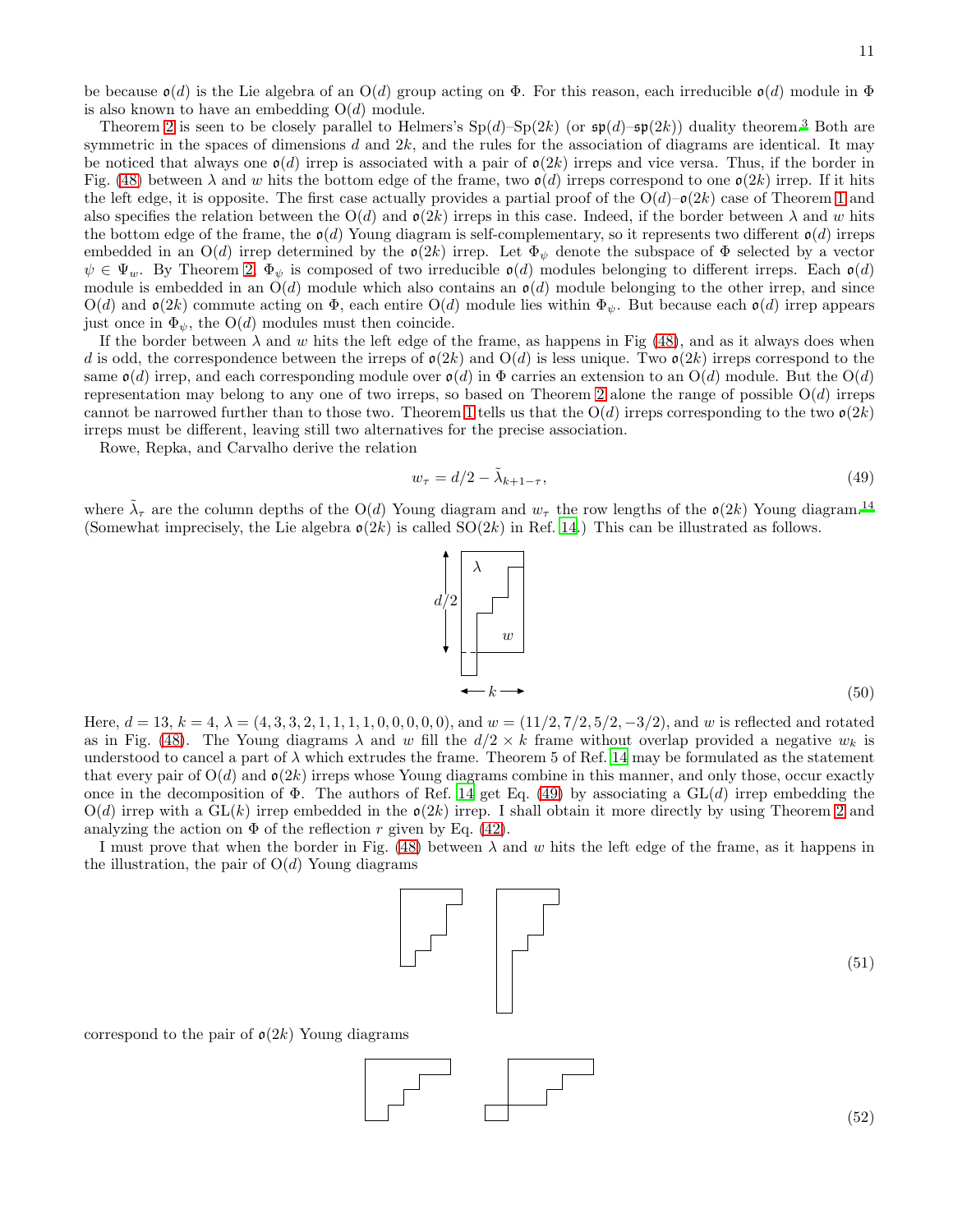in this order. To this end consider a self-non-complementary  $O(d)$  Young diagram  $\lambda$  with at most k columns. Analogous to the function  $\chi_{hw}^{\lambda}$  defined in Sec. [IV A](#page-6-1) one can define a state

<span id="page-11-1"></span>
$$
\phi_{\text{hw}}^{\lambda} = \left( \prod_{i} a_{\rho(i)\kappa(i)}^{\dagger} \right) | \rangle, \tag{53}
$$

where  $\kappa(i)$  is the ordinal number of the column containing the number i in any fixed tableau assigned to  $\lambda$ . (Such states are also considered in Ref. [14](#page-13-13).) By copying the reasoning in Sec. [IV B](#page-7-0) one finds that  $\phi_{hw}^{\lambda}$  is a highest-weight state of an  $\mathfrak{o}(d)$  module belonging to the  $\mathfrak{o}(d)$  irrep contained in the  $O(d)$  irrep described by  $\lambda$ . It is easily calculated that  $r\phi_{hw}^{\lambda} = \phi_{hw}^{\lambda}$  for  $\tilde{\lambda}_1 < d/2$  and  $r\phi_{hw}^{\lambda} = -\phi_{hw}^{\lambda}$  for  $\tilde{\lambda}_1 > d/2$ . Thus  $\phi_{hw}^{\lambda}$  generates an O(d) module with Young diagram  $\lambda$ .

Now let the definitions of  $a_{p\tau}^{\dagger}$  and  $a_{p\tau}$  be extended to negative  $\tau$  by

<span id="page-11-2"></span>
$$
a_{p\tau}^{\dagger} = a_{p^*, -\tau}, \quad -k \le \tau \le k, \tau \ne 0,
$$
\n
$$
(54)
$$

which gives the commutation relations

$$
\{a_{p\tau}^{\dagger}, a_{qv}\} = \delta_{p\tau, qv},\tag{55}
$$

valid for every pair of  $\tau$  and v in the range of  $\tau$  in Eq. [\(54\)](#page-11-2). It follows that when this range is ordered from  $-k$  to k with 0 omitted, the operators

<span id="page-11-3"></span>
$$
f_{\tau\upsilon} = \frac{1}{2} \sum_{p} [a_{p\tau}^{\dagger}, a_{pv}], \qquad (56)
$$

obey the same commutation relations in terms of ordinal numbers as do the transformations  $\bar{e}_{pq}$  defined by Eq. [\(43\)](#page-8-3) in terms of the ordering of the range of p from 1 to d. In particular the operators  $f_{\tau v}$ ,  $\tau \leq v$ , span a Borel subalgebra b of  $\mathfrak{o}(2k)$ . The derived Lie algebra b' of b is spanned by the operators  $f_{\tau\upsilon}, \tau < \upsilon$ . There are two kinds of these operators

$$
\sum_{p} a_{p\tau} a_{pv}^{\dagger}, \quad \sum_{p} a_{p^*\tau} a_{pv}, \quad \tau > \upsilon > 0. \tag{57}
$$

Acting on  $\phi_{hw}^{\lambda}$ , the operators of the first kind attempt to move fermions in states  $|p\tau\rangle$  into states with the same p and lower τ, which is impossible because these states are already occupied. The operators of the second kind attempt to annihilate pairs of fermions in pairs of states  $|p\tau\rangle$  and  $|q\upsilon\rangle$  with  $\tau \neq \upsilon$  and  $p + q = d + 1$ , which is also impossible because  $\tilde{\lambda}_{\tau} + \tilde{\lambda}_{\nu} \leq d$  for any pair of different  $\tau$  and  $\upsilon$ . In conclusion,  $\mathfrak{b}' \phi_{hw}^{\lambda} = 0$ , and  $\phi_{hw}^{\lambda}$  is also an  $\mathfrak{o}(2k)$  highest-weight state. One can now calculate the eigenvalues on  $\phi_{hw}^{\lambda}$  of the basic operators

$$
f_{-\tau,-\tau} = \frac{1}{2} \sum_{p} [a_{p,-\tau}^{\dagger}, a_{p,-\tau}] = d/2 - \sum_{p} a_{p\tau}^{\dagger} a_{p\tau}, \quad \tau > 0,
$$
\n(58)

of the Cartan subalgebra and arrive at the relation [\(49\)](#page-10-0). It follows that  $\phi_{hw}^{\lambda}$  generates an irreducible module over  $O(d) \otimes \mathfrak{o}(2k)$  whose  $\lambda$  and w are combined according to Eq. [\(49\)](#page-10-0). Since  $\phi_{hw}^{\lambda}$  exists for every such pair of  $\lambda$  and w, and, by Theorem [2,](#page-9-3) each  $o(2k)$  irrep with a self-complementary Young diagram appears exactly once in combination with a given  $o(d)$  irrep, it follows that this  $o(d)$  module must be embedded in an  $O(d)$  module belonging to the irrep given by Eq. [\(49\)](#page-10-0). The entire  $O(d)-O(2k)$  case of Theorem [1](#page-2-4) and the rule (49) are thus seen to follow from Theorem [2](#page-9-3) in combination with the analysis above of the action of a reflection.

When the  $O(d)$  Young diagram  $\lambda$  is self-complementary, and  $\lambda'$  is the Young diagram which, in the analysis of Sec. [IV B,](#page-7-0) produces the  $\mathfrak{o}(d)$  highest-weight function  $\chi_{hw}^{\lambda'}$  with negative eigenvalue of  $\bar{e}_{d/2,d/2}$ , then  $\phi_{hw}^{\lambda'} = \pm r \phi_{hw}^{\lambda}$ , where the sign depends on the Young tableaux. This confirms that the  $o(d)$  modules generated by  $\phi_{hw}^{\lambda}$  and  $\phi_{hw}^{\lambda'}$ hw combine to an  $O(d)$  module.

# <span id="page-11-0"></span>VI. REFLECTION OF  $o(2k)$

To see which transformation connects the states  $\phi_{hw}^{\lambda}$  and  $\phi_{hw}^{\lambda'}$  corresponding to the diagrams  $\lambda$  and  $\lambda'$  in Fig. [\(51\)](#page-10-1), consider the linear transformation of  $\mathfrak A$  which acts distributively on products and is generated in terms of a formal similarity map  $x \mapsto \sigma x \sigma^{-1}$  by

$$
\sigma a_{p1}^{\dagger} \sigma^{-1} = a_{p^*1}, \quad \sigma a_{p1} \sigma^{-1} = a_{p^*1}^{\dagger}, \quad \sigma a_{p\tau}^{\dagger} \sigma^{-1} = a_{p\tau}^{\dagger}, \quad \sigma a_{p\tau} \sigma^{-1} = a_{p\tau}, \quad \tau > 1. \tag{59}
$$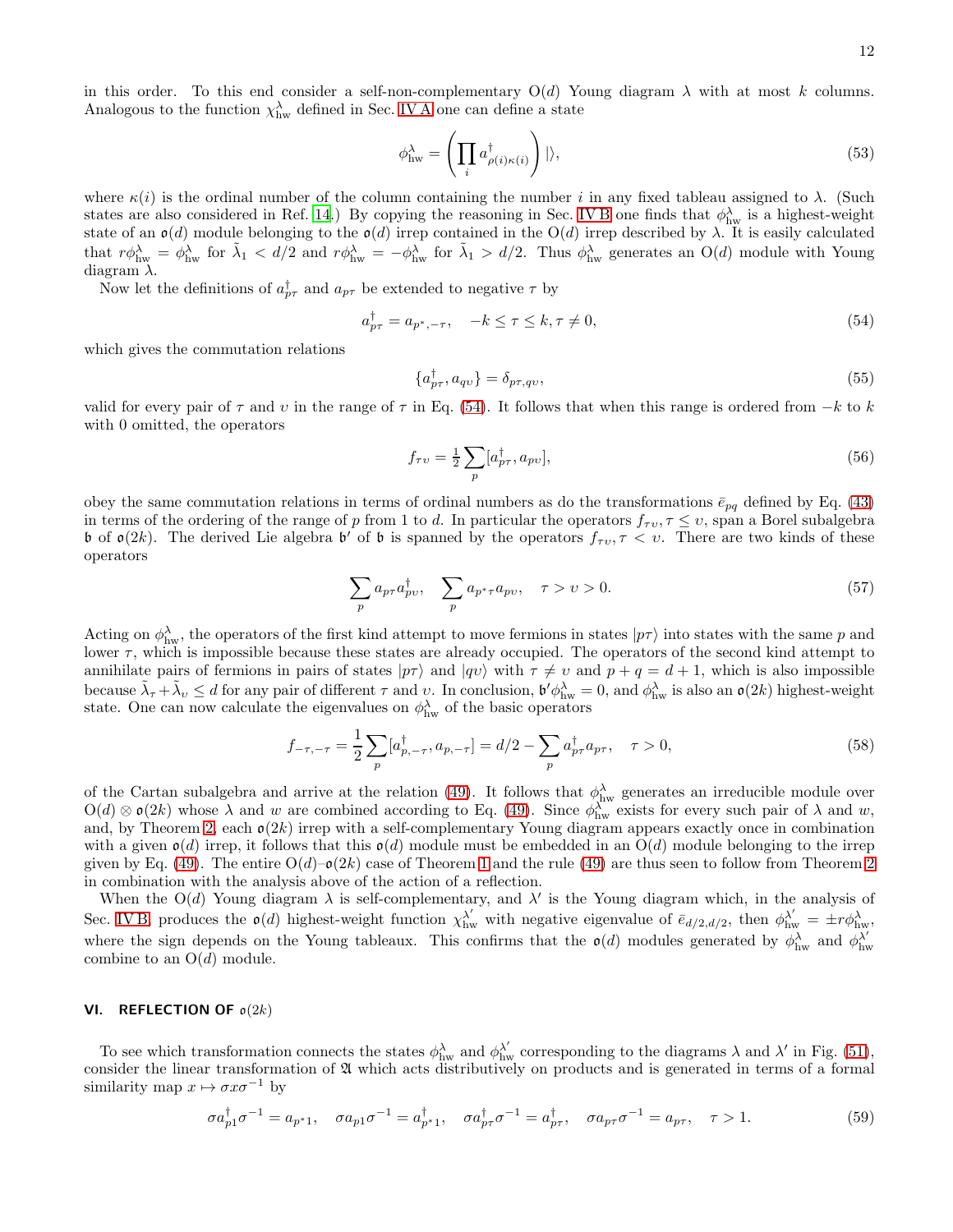This preserves the commutation relations [\(1\)](#page-0-1), and because  $(p^*)^* = p$ , one gets  $\sigma^2 a \sigma^{-2} = a$  for every  $a \in A$ , so  $x \mapsto \sigma x \sigma^{-1}$  is an involution of  $\mathfrak{A}$ , that is, equal to its inverse map. Setting

$$
\sigma|\rangle = \left(\prod_p a_{p1}^\dagger\right)|\rangle\tag{60}
$$

and taking literally the formal similarity map, one obtains

$$
\sigma^2|\rangle = \left(\prod_p a_{p^*1}\right)\left(\prod_p a_{p1}^\dagger\right)|\rangle = |\rangle,\tag{61}
$$

so  $\sigma$  is an involution of  $\Phi$ . It is easily verified that  $x \mapsto \sigma x \sigma^{-1}$  also preserves the span of the operators  $f_{\tau \nu}$  given by Eq. [\(56\)](#page-11-3), which is  $\mathfrak{o}(2k)$ . Because it preserves commutation relations within  $\mathfrak{A}$ , it preserves, in particular, the commutation relations in  $\mathfrak{o}(2k)$ , so it provides an involutionary automorphism of  $\mathfrak{o}(2k)$ , which may be called a reflection of  $\mathfrak{o}(2k)$ .

The transformation  $a \mapsto r a r^{-1}$  maps  $a_c^{\dagger}$  $\int_{(d+1)/2,\tau}^{\dagger}$  to  $-a_{(d+1)/2,\tau}^{\dagger}$  when d is odd, and  $a_d^{\dagger}$  $_{d/2,\tau}^{\dagger}$  and  $a_d^{\dagger}$  $d/2+1, \tau$  to one another when d is even, and does not change any other  $a_{p\tau}^{\dagger}$ , and similarly for the annihilation operators. It follows that the transformations  $a \mapsto r a r^{-1}$  and  $a \mapsto \sigma a \sigma^{-1}$  commute for every  $a \in A$ . Further,

$$
\sigma r|\rangle = \sigma|\rangle = \left(\prod_p a_{p1}^\dagger\right)|\rangle, \quad r\sigma|\rangle = r\left(\prod_p a_{p1}^\dagger\right)|\rangle = -\left(\prod_p a_{p1}^\dagger\right)|\rangle,\tag{62}
$$

so  $\sigma r = -r\sigma$ . Because, for even d, one gets

$$
\sigma\left(\prod_{p=1}^{d/2} a_{p1}^{\dagger}\right) \mid\rangle = \left(\prod_{p=1}^{d/2} a_{p^*1}\right) \left(\prod_p a_{p1}^{\dagger}\right) \mid\rangle = (-)^{d/2} \left(\prod_{p=1}^{d/2} a_{p1}^{\dagger}\right) \mid\rangle,\tag{63}
$$

the highest-weight state  $\phi_{\text{hw}}^{\lambda}$  corresponding to a self-complementary  $O(d)$  Young diagram  $\lambda$  is an eigenstate of  $\sigma$  with eigenvalue  $(-1)^{d/2}$ . By  $\phi_{hw}^{\lambda'} = \pm r \phi_{hw}^{\lambda}$  and  $\sigma r = -r\sigma$ , it follows that the corresponding state  $\phi_{hw}^{\lambda'}$  with a negative eigenvalue of  $\bar{e}_{d/2,d/2}$  is an eigenstate of  $\sigma$  with eigenvalue  $(-1)^{d/2+1}$ . The eigenvalue of  $\sigma$  thus distinguishes the two  $o(d)$  irreps associated with a common  $o(2k)$  irrep from one another in the same way as the eigenvalue of r distinguishes the two  $\mathfrak{o}(2k)$  irreps associated with a common  $\mathfrak{o}(d)$  irrep from one another. As r connects the two former, and  $\sigma$  the two latter, a symmetry between the actions of r and  $\sigma$  with respect to  $\mathfrak{o}(d)$  and  $\mathfrak{o}(2k)$  is revealed. The transformation  $\sigma$  may be seen to be closely similar to the transformation with this symbol employed by Weyl in his analysis of the restriction from  $O(d)$  to  $SO(d).<sup>5</sup>$  $SO(d).<sup>5</sup>$  $SO(d).<sup>5</sup>$ 

The similarity of  $\sigma$  to a reflection is displayed even more clearly when one looks at the linear map  $a \mapsto [x, a]$  with  $x \in \mathfrak{o}(2k)$  and  $a \in A$ . It preserves each subspace  $A_p$  of A spanned for a fixed p by the operators  $a_{p\tau}^{\dagger}, -k \leq \tau \leq k, \tau \neq 0$ , and its matrix elements in the basis of these operators does not depend on p. The same holds for the map  $a \mapsto \sigma a \sigma^{-1}$ . In a sense, one could thus view our system as a system of  $d$  fermion fields living in a common space  $U$  isomorphic to every  $A_p$ . The action of  $\sigma$  on  $A_p$  results in an interchange of the basic operators  $a_{p1}^{\dagger}$  and  $a_{p,-1}^{\dagger}$ , which is seen to correspond to the action of r on V according to Eq.  $(42)$  then d is even. The system of a single kind of fermion field living in U in this sense is the  $d = 1$  case of the general system. For  $d = 1$ , the Fock space  $\Phi$  is isomorphic to the  $2^k$ -dimensional spinor space, which carries a faithful representation of the double covering group  $\text{Pin}(2k)$  of  $O(2k)$ .<sup>[26](#page-14-1)[,28](#page-14-3)</sup> Because  $\mathfrak{o}(2k)$  is the Lie algebra of Pin(2k), the symmetry of Theorem [2](#page-9-3) with respect to  $\mathfrak{o}(d)$  and  $\mathfrak{o}(2k)$ suggests the existence of a  $\mathfrak{o}(d)$ –Pin(2k) duality analogous to the  $O(d)$ – $\mathfrak{o}(2k)$  duality. Settling this matter would require an analysis, which I shall not pursue, of the action relative to the said realization of Pin(2k) of  $\sigma$  and the present realization of  $\mathfrak{o}(2k)$ . For  $k = 1$ , the transformation  $\sigma$  is similar to a particle-hole conjugation. Contrary to a claim in Ref. [1](#page-13-0) it is different, however, from the particle-hole conjugation  $\gamma$  of Refs. [29](#page-14-4)[–31,](#page-14-5) which obeys  $\gamma^2 a \gamma^{-2} = -a$ for  $a \in A$  and only applies for even  $d^{32}$  $d^{32}$  $d^{32}$ 

In Ref. [1,](#page-13-0) I employed a particular instance of  $\sigma$ . It is instructive to review this example on the background of the present, general definition. The system considered is the atomic shell of Sec. [III A.](#page-3-4) The variables p and  $\tau$  are the magnetic quantum numbers  $m_l$  and  $m_s$ , and  $\sigma$  swaps emptiness and occupation of 1-electron states with  $m_s = -1/2$ . The corresponding map  $x \mapsto \sigma x \sigma^{-1}$  is shown in Ref. [1](#page-13-0) to transform the total spin S into a "spin quasi-spin" Q. The Lie algebra  $\mathfrak{o}(2k) = \mathfrak{o}(4)$  is spanned by the components of S and Q, the components of each of them span an  $\mathfrak{o}(3)$  Lie algebra, and these  $\mathfrak{o}(3)$  Lie algebras commute. I call them  $\mathfrak{o}(3)_S$  and  $\mathfrak{o}(3)_Q$ , and the row lengths of their 1-row Young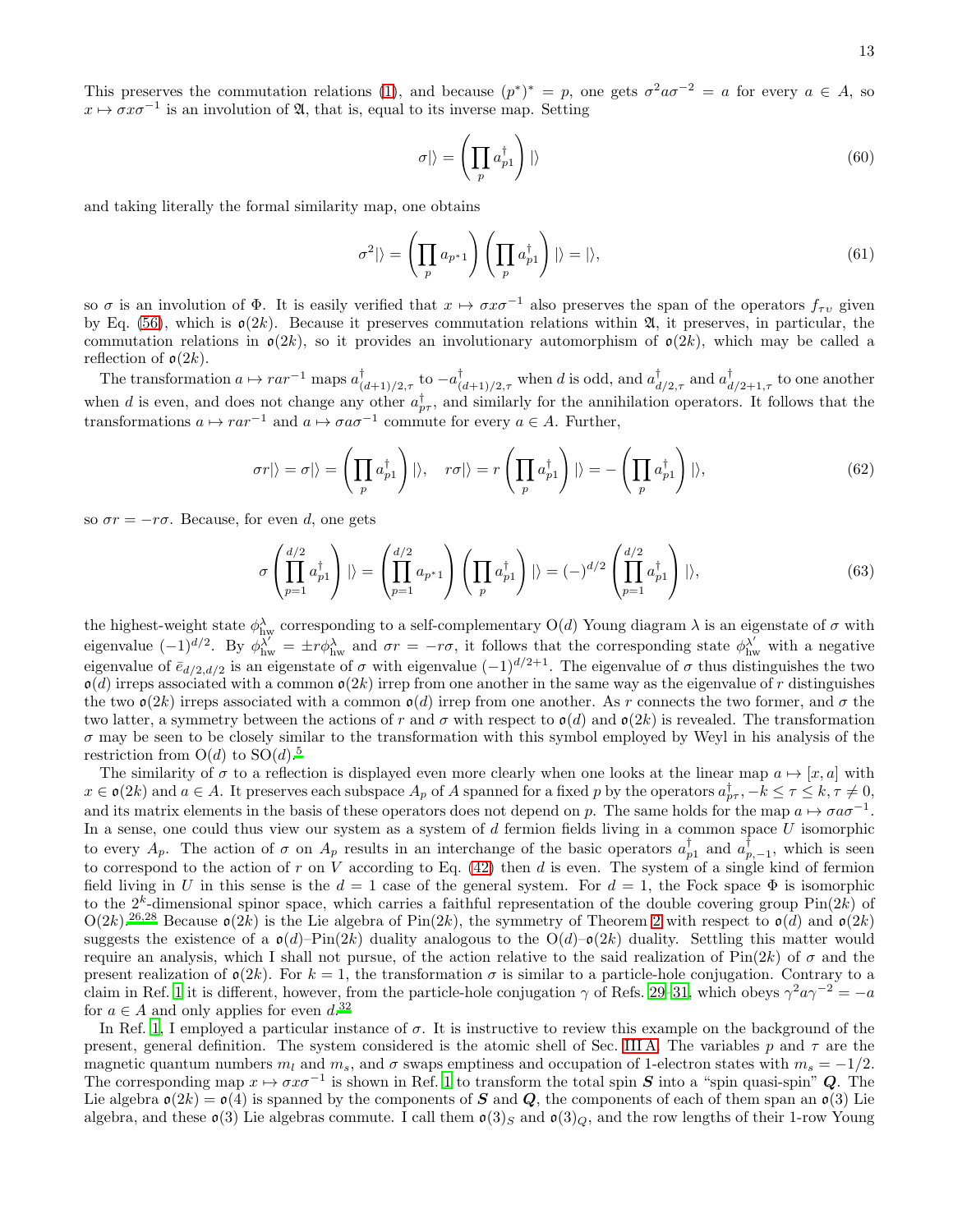diagrams S and Q. (The former is the usual quantum number of total spin. The analogon of  $\mathfrak{o}(3)_{S} \simeq \mathfrak{sl}(2)$  for arbitrary k is the  $\mathfrak{sl}(k)$  subalgebra of the number conserving  $\mathfrak{gl}(k)$  subalgebra of  $\mathfrak{o}(2k)$ . Only for  $k = 2$  does a commuting and non-Abelian subalgebra exist. For  $k = 1$  one has  $\mathfrak{sl}(k) = \mathfrak{sl}(1) = \{0\}$ , and  $\mathfrak{o}(2k) = \mathfrak{o}(2)$  is 1-dimensional, and for  $k \geq 3$ the Lie algebra  $\mathfrak{o}(2k)$  is simple.)<sup>[4](#page-13-3)</sup> One gets

$$
Q_0 = \sigma \left(\sum_p m_{sp}\right) \sigma^{-1} = \frac{1}{2}(n-d),\tag{64}
$$

where n is the number of electrons. Two other members of a basis for  $\mathfrak{o}(3)_{Q}$  raise or lower n by 2 units. The row lengths of the Young diagram of an  $\mathfrak{o}(4)$  irrep are  $w_{1,2} = Q \pm S$ . This sheds light on Racah's original definition of seniority,<sup>[15](#page-13-14)</sup> mentioned in Sec. [III B.](#page-4-1) The only operators in  $\mathfrak{o}(4)$  which change the number of electrons belong to  $\mathfrak{o}(3)_{Q}$ , so the sequence of states with constant seniority  $v$  according to Racah's definition has constant  $Q$ . The leading state has  $\frac{1}{2}(v-d) = \frac{1}{2}(n-d) = Q_0 = -Q$ , or  $v = d-2Q$ , so v and Q are actually equivalent quantum numbers. One further gets  $v = d - w_1 - w_2$ , which is the area of the  $O(d)$  Young diagram  $\lambda$  in Fig. [\(50\)](#page-10-2). At the time of writing Ref. [1,](#page-13-0) I was unaware of this and only saw that v generally differs from the area of the  $\mathfrak{o}(d)$  diagram  $\lambda$  in Fig. [\(48\)](#page-9-1). This seemed to make this case different from others such as that of the  $Sp(d)$ – $Sp(4)$  duality pertaining to the systems of neutrons of protons in a nuclear j shell, where an appropriately defined seniority equals the area of the Young diagram of the irrep of the number conserving group. In fact, in the the atomic system, Racah's seniority  $v$  is also the depth of the 1-column Young diagram of the  $Sp(d)$  group arising in jj coupling, so Q equals Kerman's quasispin,<sup>[17](#page-13-16)</sup> as well.

#### VII. CONCLUDING REMARKS

The most important result of this study, in the view of the author, is the demonstration in Sec. [V](#page-9-0) that Helmers's method of calculation of characters<sup>[3](#page-13-2)</sup> provides a proof of the  $O(d)-O(2k)$  special case of Theorem [1](#page-2-4) and an explicit association of the participating irreps of  $O(d)$  and  $o(2k)$  when combined with an analysis of the representation of a reflection. It is an open question whether this method could be adapted to the boson case, where Weyl's character formula[33](#page-14-7)[–38](#page-14-8) is not available due to the infinite dimensions of the irreps of the number non-conserving Lie algebras. Also the Young diagrams introduced in Sec. [IV C](#page-8-0) to describe irreps of an orthogonal Lie algebra appear to be new in the literature. The properties of the reflection  $\sigma$  defined in Sec. [VI](#page-11-0) further corroborate the picture, already emerging from my study in Ref. [1](#page-13-0), of an almost perfect symmetry between  $\mathfrak{o}(d)$  and  $\mathfrak{o}(2k)$  in their dual relationship.

#### ACKNOWLEDGMENTS

I am indebted to Roger Howe for providing me with copies of some of his publications, which I could not access otherwise, including Ref. [6](#page-13-5). The data that support the findings of this study are available within the article.

- <span id="page-13-0"></span><sup>1</sup>K. Neergård, J. Math. Phys. **60**, 081705 (2019).
- <span id="page-13-1"></span> ${}^{2}$ R. Howe, Trans. Am. Math. Soc. 313, 539 (1989 (preprint 1976)).
- <span id="page-13-2"></span><sup>3</sup>K. Helmers, Nucl. Phys. 23, 594 (1961).
- <span id="page-13-3"></span><sup>4</sup>N. Jacobsen, *Lie Algebras* (Interscience Publishers, New York, USA, 1962).
- <span id="page-13-4"></span><sup>5</sup>H. Weyl, *The Classical Groups. Their Invariants and Representations* (Princeton University Press, Princeton, USA, 1939).
- <span id="page-13-5"></span> ${}^{6}$ R. Howe, Isr. Math. Conf. Proc. 8, 1 (1995).
- <span id="page-13-6"></span><sup>7</sup>A. Young, Proc. London Math. Soc. s1-33, 97 (1900).
- <span id="page-13-7"></span><sup>8</sup>A. Young, Proc. London Math. Soc. s1-34, 361 (1902).
- <span id="page-13-8"></span><sup>9</sup>I. Schur, doctoral dissertation (Universität Berlin, Germany, 1901).
- <span id="page-13-9"></span><sup>10</sup>H. Weyl, *Gruppentheorie und Quantenmechanik* (Hirzel, Leipzig, Germany, 1928).
- <span id="page-13-10"></span><sup>11</sup>F. G. Frobenius, Sitzungsber. Preuß. Akad. (1903), 328.
- <span id="page-13-11"></span><sup>12</sup>F. G. Frobenius, Sitzungsber. Preuß. Akad. (1896), 985.
- <span id="page-13-12"></span><sup>13</sup>I. Schur, Sitzungsber. Preuß. Akad. (1905), 406.
- <span id="page-13-13"></span><sup>14</sup>D. J. Rowe, J. Repka, and M. J. Carvalho, J. Math. Phys. 52, 013507 (2011).
- <span id="page-13-14"></span><sup>15</sup>G. Racah, Phys. Rev. 63, 367 (1943).
- <span id="page-13-15"></span><sup>16</sup>G. Racah, Phys. Rev. 76, 1352 (1949).
- <span id="page-13-16"></span> $17A$ . K. Kerman, Ann. Phys. (N. Y.) 12, 300 (1961).
- <span id="page-13-17"></span><sup>18</sup>I. Talmi, Simple Models of Complex Nuclei (Harwood Academic Publishers, Chur, Switzerland, 1993).
- <span id="page-13-18"></span><sup>19</sup>B. H. Flowers and S. Szpikowski, Proc. Phys. Soc. 84, 193 (1964).
- <span id="page-13-19"></span> $^{20}$ B. H. Flowers and S. Szpikowski, Proc. Phys. Soc. 84, 673 (1964).
- <span id="page-13-20"></span><sup>21</sup>D. J. Rowe and M. J. Carvalho, J. Phys. A; Math. Theor. 40, 471 (2007).
- <span id="page-13-21"></span> $22$ D. Shale, Trans. Am. Math. Soc. 103, 149 (1962).
- <span id="page-13-22"></span> $^{23}$ G. Rosensteel and D. J. Rowe, Phys. Rev. Lett.  $38$ , 10 (1977).
- <span id="page-13-23"></span> $^{24}$ F. Iachello and A. Arima, *The Interacting Boson Model* (Cambridge University Press, Cambridge, United Kingdom, 1980).